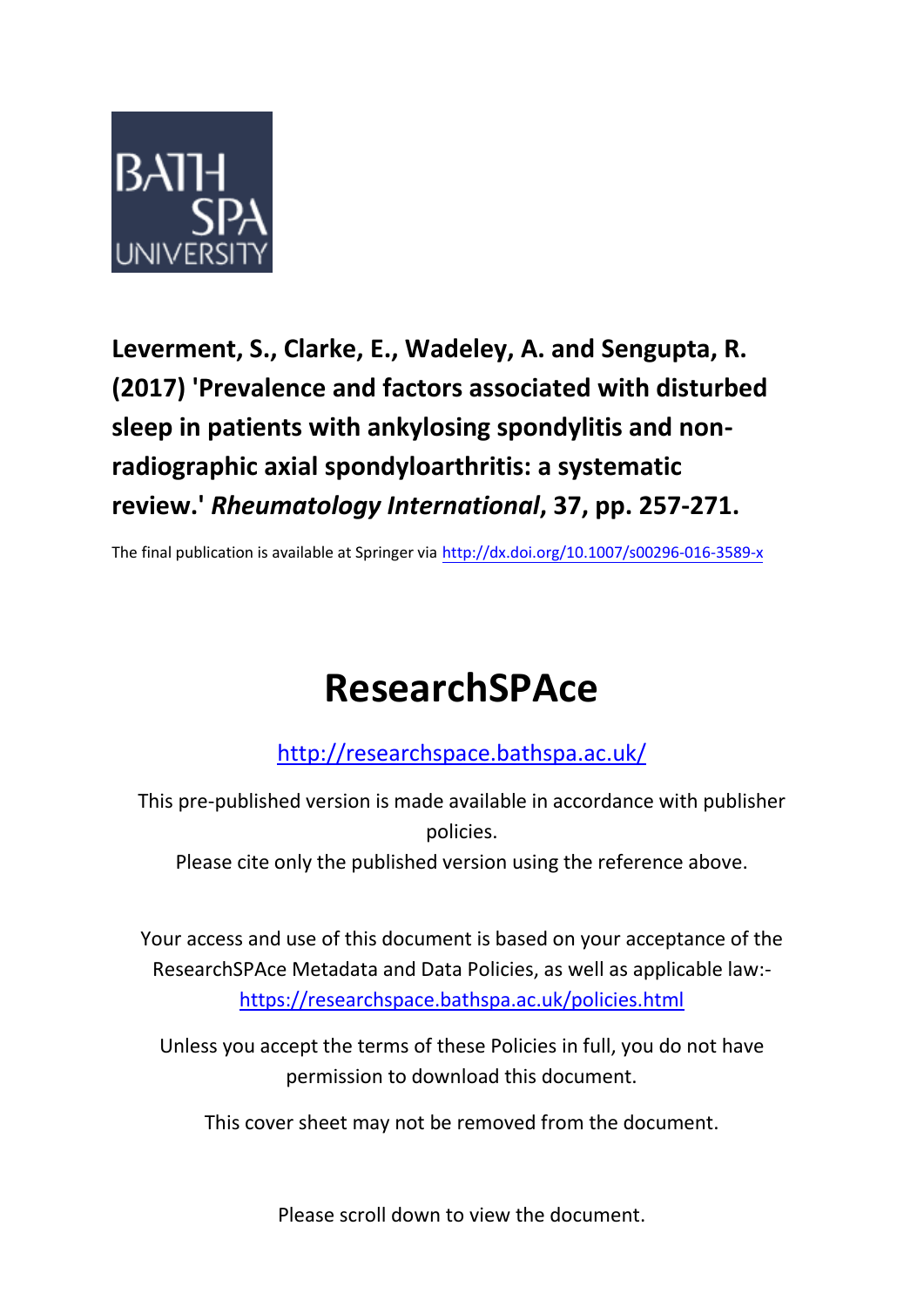## **Prevalence and factors associated with disturbed sleep in patients with ankylosing spondylitis and non-radiographic axial spondyloarthritis: a systematic review**

Shaaron Leverment, Emily Clarke, Alison Wadeley, Raj Sengupta

### **Abstract**

This review explores the prevalence and factors associated with disturbed sleep for patients with ankylosing spondylitis and non-radiographic axial spondyloarthritis in order to clarify consistent findings in this otherwise disparate research field. The association of physical, demographic and psychological factors correlating with poor sleep was explored, and the effectiveness of interventions assessed. Ten electronic databases were searched: AMED, CINAHL, Embase, Medline, PsycINFO, PubMed, Scopus, Web of Science, OpenGrey and BASE. Following application of inclusion and exclusion criteria, 29 articles were critically assessed on the basis of methodology, experimental design, ethics and quality of sleep data, leading to the selection of 15 studies for final review. Poor sleep was reported in 35–90% of patients with axial spondyloarthritis and is more prevalent within this clinical population compared to healthy control subjects. Disturbed sleep is an important aspect of disease for patients and reflects the severity of disease activity, pain, fatigue and functional disability. However, the direction of this relationship is undetermined. Associations with age, gender, years spent in education, quality of life and depression have also been demonstrated. Anti-TNF medication is effective in reducing poor sleep, and exercise has also produced beneficial results. Future research into poor sleep should take account of its multifactorial nature. There is also a current lack of research investigating nonpharmacological interventions or combination therapies. A standardised, validated measurement of poor sleep, appropriate for regular patient screening, would be a useful first step for future research.

### **Keywords**

Spondyloarthritis, Insomnia, BASDAI, ASQoL, Anti-TNF, Inflammation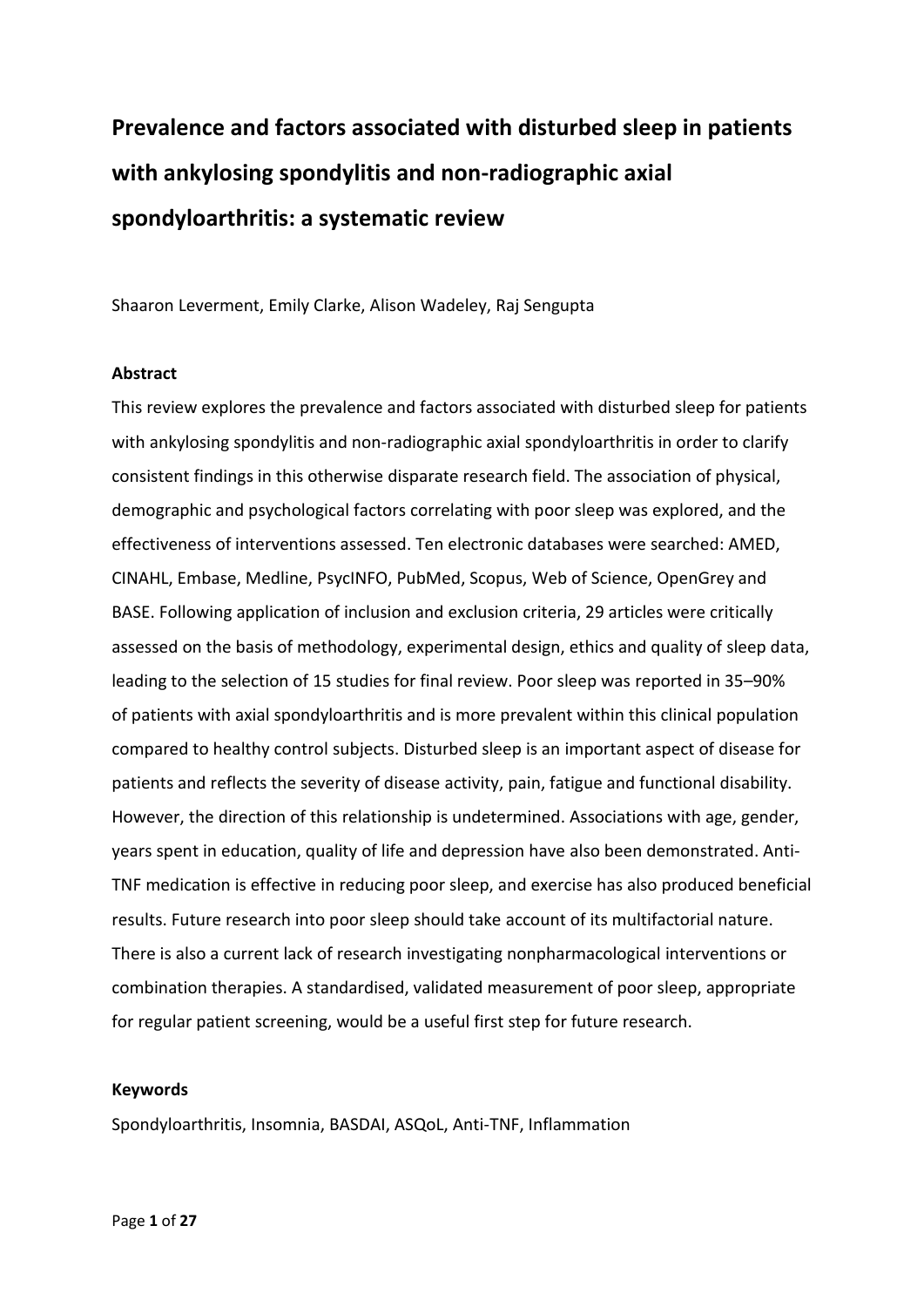### **Introduction**

Patients with ankylosing spondylitis (AS) and non-radiographic axial spondyloarthritis (nraxSpA) share similar burdens of illness in terms of pain, functional impairment, quality of life (QoL) and the need for effective treatment  $[1, 2]$ . Pain and stiffness in the axial spine impact functional ability and QoL [ 3, 4 ] and patients have associated these symptoms with poor sleep [ 5, 6 ]. In an early reference to the problems of sleep in AS, the secretary for the National Ankylosing Spondylitis Society wrote, 'it is at night that the spondylitic feels his condition most and is most conscious of the skeletal prison within him' [ 7 ].

For patients with early AS, pain and stiffness are thought to be caused by inflammation and associated with active disease [ 8 ]. Awakening in the early morning hours may help distinguish inflammatory back pain from mechanical low back pain [ 5 ]. Prevalence of disturbed sleep is evident in other chronic inflammatory conditions such as psoriatic arthritis [ 9, 10 ], rheumatoid arthritis [ 11 ] and inflammatory bowel disease [ 12 ], and research suggests that disturbed sleep is associated with active disease, pain, reduced physical functioning, demographics and mood within these wider populations [ 13, 14, 15 ].

Patients with AS prioritise improvement in sleep [ 16 ] and have rated poor sleep as one of the most prevalent quality of life concerns [ 17 ]. The impact of poor sleep reaches beyond the individual due to associations with fatigue and daytime functioning [ 18 ], and sleep disruption resulting from pain, may disrupt full time employment [ 19 ].

To date, there has been no systematic review investigating the prevalence and modifying factors of sleep in AS and nraxSpA patients. The objective of this systematic literature review is to make an assessment of our current knowledge in this area, in order to provide a focus for future research to improve physical, psychological and social outcomes for patients with axial spondyloarthritis (AxSpA).

### **Methods**

### *Search strategy*

The following subject-relevant, electronic databases were searched for peer-reviewed, primary research articles concerning sleep disturbance within the AxSpA population in

Page **2** of **27**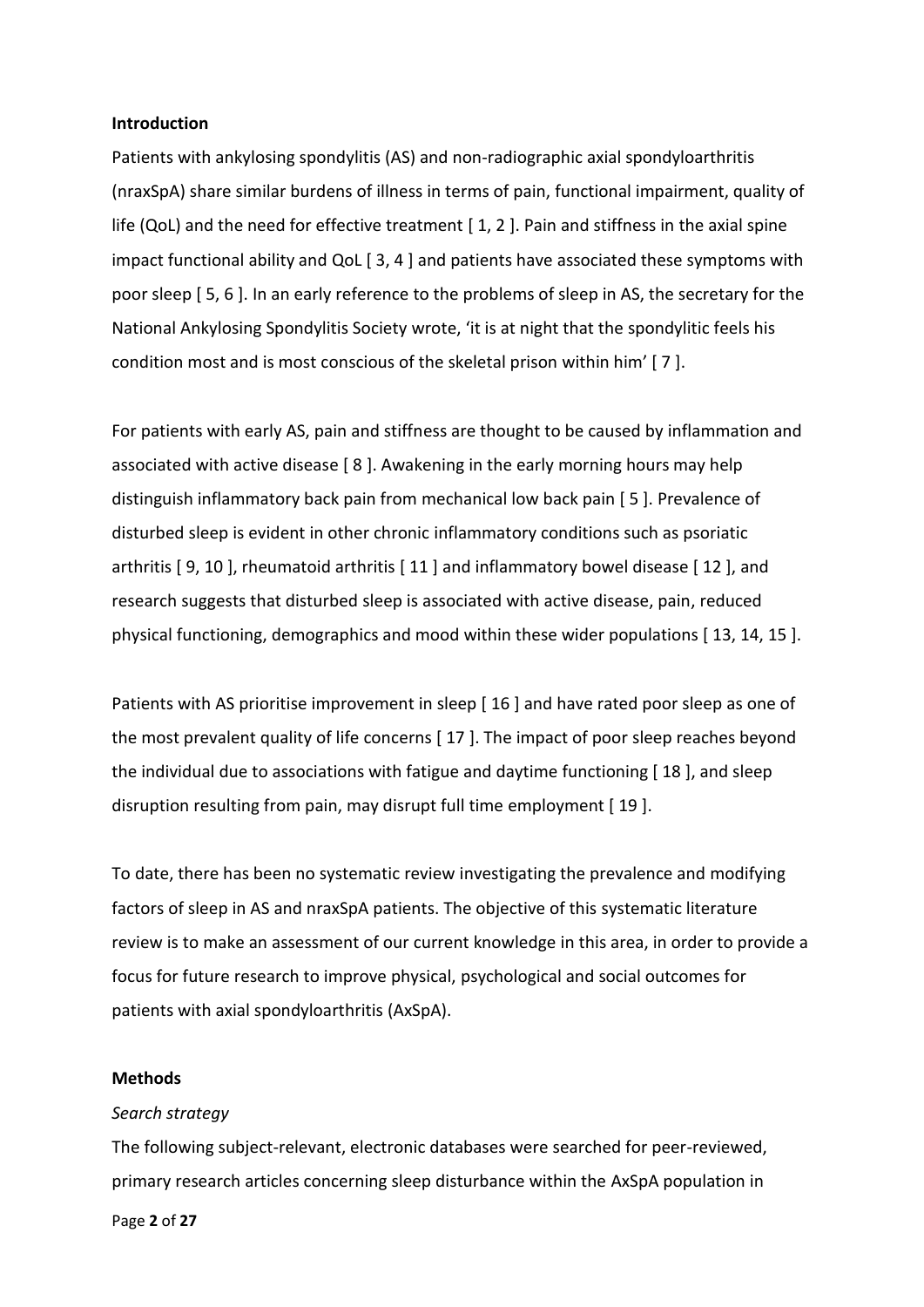September 2015: AMED, CINAHL, Embase, Medline, PsycINFO, PubMed, Scopus and Web of Science.

The search strategy was a textword search using Boolean logic and did not utilise methodologies such as Medical Subject Headings (MeSH) terms. Dates were unrestricted, and the following search terms were used: 'Ankylosing spondylitis', 'spondyloarthr\*', 'spondylitis', 'Strumpell', 'Bechterew' AND 'sleep'. OpenGrey and BASE were also searched for the unpublished, relevant literature in order to limit publication bias.

This review of the current literature adhered to the Preferred Reporting Items for Systematic Reviews and MetaAnalyses (PRISMA) [ 20 ] and a PRISMA checklist submitted as supplementary material.

### *Study selection*

As the literature is limited within this field, a total of 101 full text, relevant articles were obtained from following this search protocol. Titles, abstracts and, where required, full text of all articles were explored and selected according to the criteria stated below:

### Inclusion Criteria:

- 1. Published literature is peer reviewed.
- 2. Grey literature details a process of ethical review.
- 3. The article is a primary research study.

4. Studies which explore sleep disturbance or insomnia as a main area of interest, explored using a discrete measure, through qualitative or quantitative analysis and referenced within the method or results section of the research paper.

5. Sleep disruption data specific to patients with a diagnosis of AS or nraxSpA.

6. The methodology provides clear description of the way in which sleep data are collected.

### Exclusion Criteria:

1. The article is an essay, letter, conference presentation or abstract, review or metaanalysis.

2. The article includes secondary analysis of data previously included for review.

Page **3** of **27**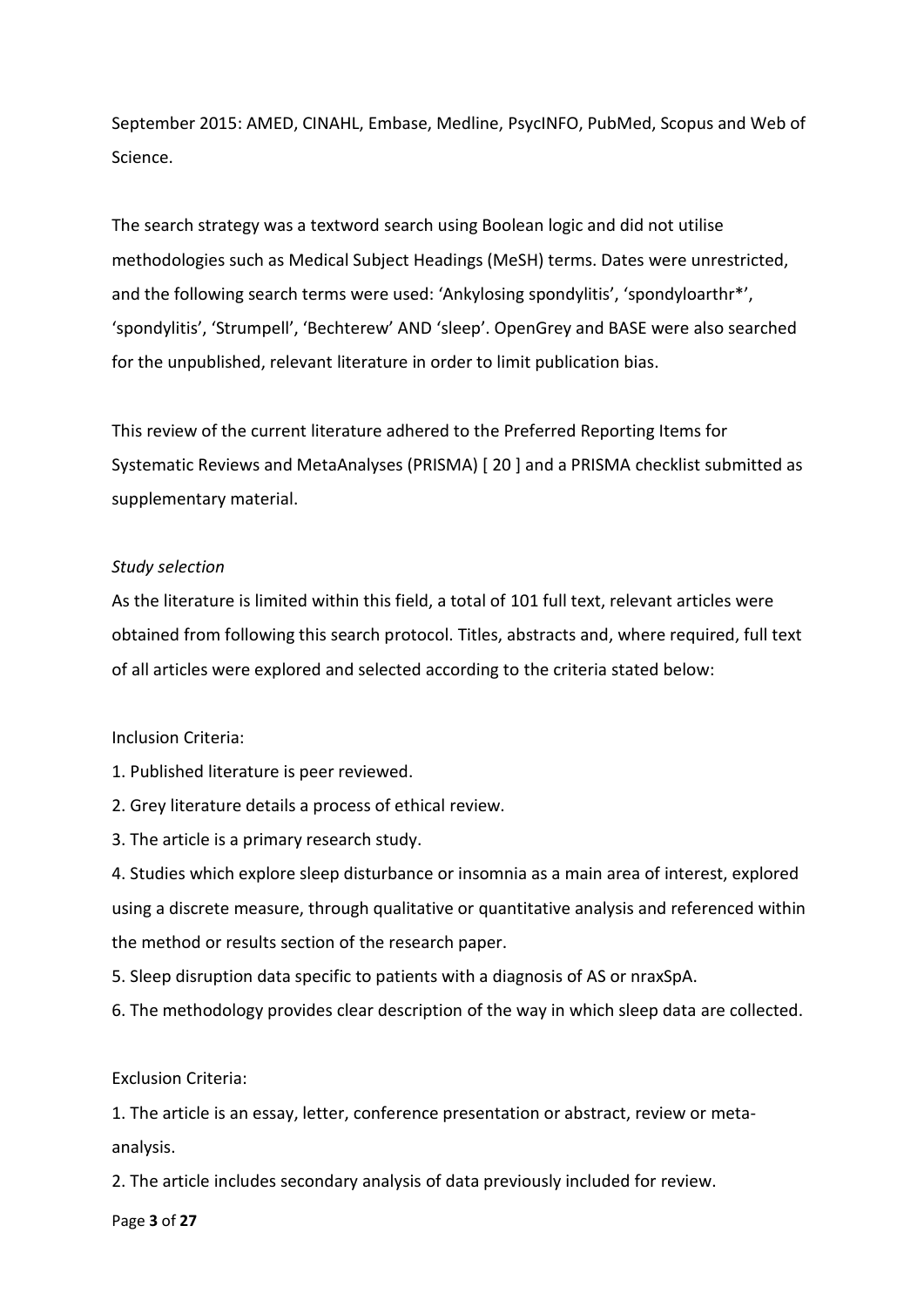- 3. There is no clear distinction between sleep and fatigue data.
- 4. The article has no published, full text, English translation.

Any relevant conference reports, posters or abstracts were followed up with an extensive online search and direct contact with key authors where possible. This was in order to access any unpublished, full text material for inclusion. Although it was beyond the scope of this review to obtain unpublished data from the authors of all relevant conference abstracts and posters, to our knowledge all existing full text versions of relevant, published papers were obtained. Additional snowball search strategies included reference searching for relevant published or unpublished literature, but these strategies yielded no further studies for inclusion. In total, 29 papers adhered to the inclusion and exclusion criteria (Fig. 1 ). All screening against inclusion/exclusion criteria and critical appraisal for included studies were independently performed by two authors (SL, ED) with strong inter-rater agreement ( $\kappa$  = 0.9). Any disagreement in evaluation was resolved through discussion and consensus.

### **Main outcome variables**

Data collection for each included study followed a template form, in order to extract important information such as population characteristics, experimental design and methodology, details of intervention, outcome measures, descriptive statistics, analysis and findings. In order to examine their validity, reliability, quality and relevance of these articles, critical appraisal was based on the CASP checklist tools for RCTs, case control studies, cohort and qualitative studies [ 36 ].

Through the process of applying inclusion and exclusion criteria, which included elements of quality assessment, each remaining study was then evaluated on 14 yes/no questions, available as supplementary material.

Data extraction and quality assessment was formed independently by 2 authors (SL, ED). Studies were first rated on recognised diagnosis of AS and nraxSpA (1 question) and quantity and quality of sleep data (2 questions). At this stage, studies were excluded if both reviewers independently considered there was a lack of sufficient, focussed and relevant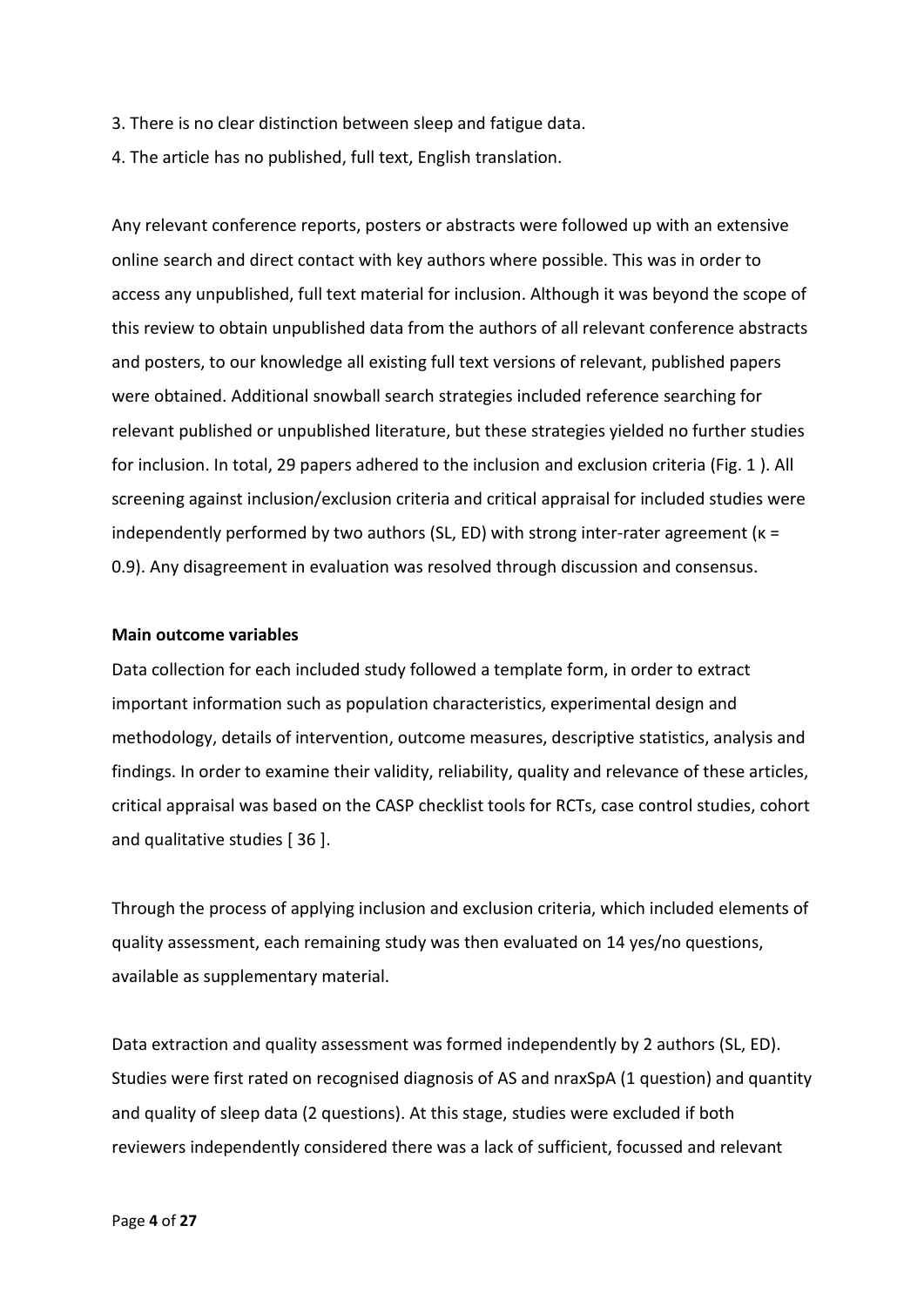sleep data for inclusion, for example, if data were limited to a single item yes/no outcome measure for sleep.



Fig. 1 Search results detailing number of studies identified, screened, assessed and included in final review.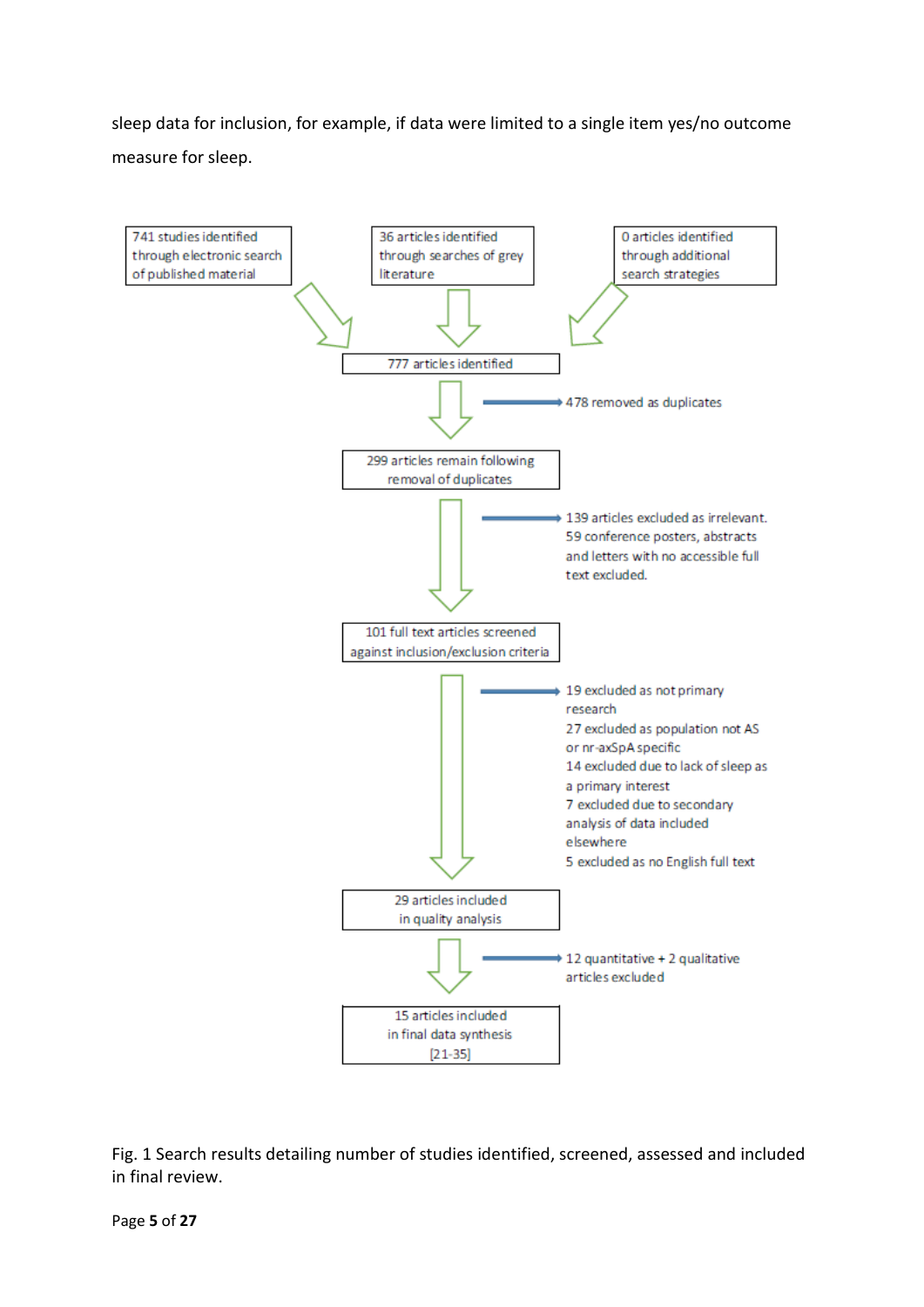Additional questions included: reliability and validation of the instrument used to measure sleep disturbance (1 question), experimental study design (4 questions), reported variables and independent differences (2 questions), reporting of clinically important outcomes and assessment of harmful outcomes (2 questions) and assessment of the reliability and validity of conclusions (2 questions). Statements of ethical approval and informed consent were also checked. Those studies with the strongest design and greatest relevance to the research questions were selected for inclusion. Full details of the checklists utilised for data extraction and critical appraisal are available as supplementary material.

Due to these strict selection criteria, it is possible that some trends were lost during critical appraisal, for example, the exclusion of papers with minimal, presence/absence data. The measures of disturbed sleep utilised within included studies of this review are summarised in Table 1 . Data synthesis within this descriptive review is achieved through tabulation and narrative structure to draw conclusions and recommendations.

### **Results**

Demographic data were presented in all 15 studies, and an early age for disease onset for AS is evident. Across AS studies (excluding 2 studies incorporating nraxSpA populations [ 27, 34 ] and 1 study reporting median (IQR) data [ 26 ]) the mean population age in years M (SD) = 36.7 (9.7). The mean disease duration (where reported from age from symptom onset) in years M (SD) = 12.3 (7.5). The method of collection of sleep data varied within the 15 studies as shown in Table 2 . Two studies included objective measurements of sleep: polysomnography (PSG), [ 21, 35 ] and measurement of Apnoea–Hypopnoea Index (AHI) [ 35 ]. Both studies supplemented objective data with subjective data. Therefore, all 15 studies included analysis of sleep data collected from subjective questionnaires and reported prevalence of sleep disturbance for AS or nraxSpA patients. However, it should be noted that the 5 studies that utilised the PSQI sleep scale used a variety of thresholds to determine 'poor sleep', from a PSQI global score  $\geq$  5 [ 21 ] to PSQI > 7 [ 29, 32 ]. This is reflected in the % of poor sleep reported, with lower PSQI thresholds resulting in a higher % of AS patient sample reporting poor sleep quality (Table 2 ). However, healthy control comparisons within 4 of the 5 PSQI studies support statements that the prevalence of sleep disturbance is significantly higher within this clinical group.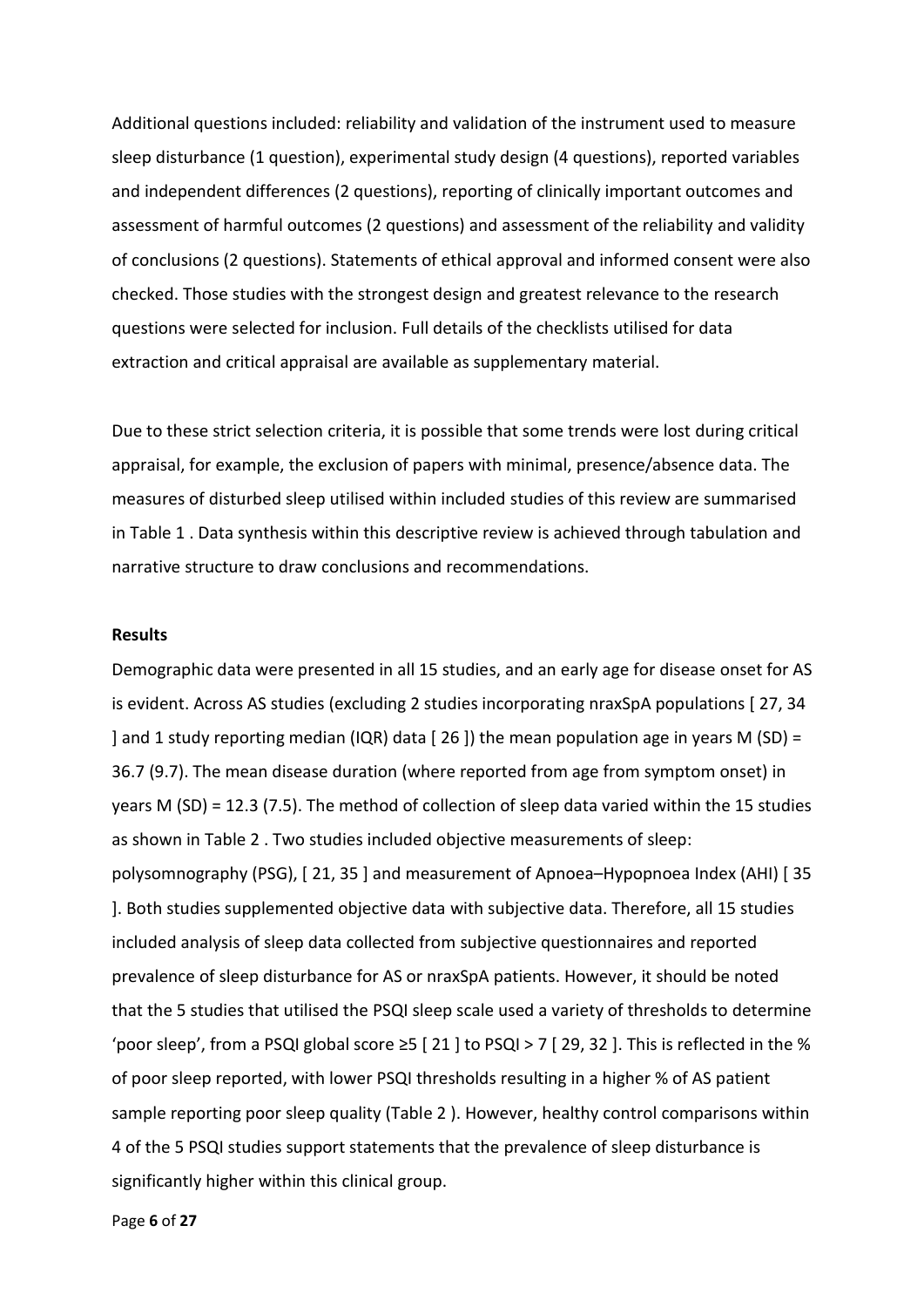| Objective   |                                                                                                                                                                                |  |  |  |  |  |  |
|-------------|--------------------------------------------------------------------------------------------------------------------------------------------------------------------------------|--|--|--|--|--|--|
| measures    |                                                                                                                                                                                |  |  |  |  |  |  |
| Name        | Apnoea-Hypopnoea Index (AHI)                                                                                                                                                   |  |  |  |  |  |  |
| Description | A measure of the number of apnoea (complete cessation of airflow for at least 10 s)                                                                                            |  |  |  |  |  |  |
|             | and hypopnoea (abnormally low respiratory rate or shallow breathing) per hour                                                                                                  |  |  |  |  |  |  |
| Name        | Polysomnography (PSG)                                                                                                                                                          |  |  |  |  |  |  |
| Description | Sleep laboratory recording which monitors physical and psychological processes such                                                                                            |  |  |  |  |  |  |
|             | as electroencephalographic, electrooculographic, electromyographic, respiratory                                                                                                |  |  |  |  |  |  |
|             | events, oxygen saturation and leg movements                                                                                                                                    |  |  |  |  |  |  |
| Subjective  |                                                                                                                                                                                |  |  |  |  |  |  |
| measures    |                                                                                                                                                                                |  |  |  |  |  |  |
| Name        | Ankylosing Spondylitis Quality of Life Index (ASQoL)                                                                                                                           |  |  |  |  |  |  |
| Description | 18-item measurement of quality of life for AS patients [37]. 1 question directly relates                                                                                       |  |  |  |  |  |  |
|             | to sleep Q5 = 'It's impossible to sleep'                                                                                                                                       |  |  |  |  |  |  |
| Name        | Epworth Sleepiness Scale (ESS)                                                                                                                                                 |  |  |  |  |  |  |
| Description | 8-item subjective questionnaire measuring daytime sleepiness, assessing the likelihood                                                                                         |  |  |  |  |  |  |
|             | of falling asleep in everyday situations (for example, sitting reading or stopped at a                                                                                         |  |  |  |  |  |  |
|             | traffic light) [38]                                                                                                                                                            |  |  |  |  |  |  |
| Name        | Jenkins Sleep Evaluation Questionnaire (JSEQ)                                                                                                                                  |  |  |  |  |  |  |
| Description | 4-item subjective questionnaire measuring frequency and severity of sleep disturbance                                                                                          |  |  |  |  |  |  |
|             | experienced over the past 30 days [39]. Assesses problems falling asleep, night                                                                                                |  |  |  |  |  |  |
|             | waking, problems staying asleep and feeling tired upon waking after usual amount of                                                                                            |  |  |  |  |  |  |
|             | sleep. The questionnaire relates to the number of nights experiencing problems                                                                                                 |  |  |  |  |  |  |
| Name        | Medical Outcomes Study Sleep questionnaire (MOS)                                                                                                                               |  |  |  |  |  |  |
| Description | 12-item subjective questionnaire measuring the experience of sleep quality and                                                                                                 |  |  |  |  |  |  |
|             | quantity over the past 4 weeks [40]. 12 items cover 6 domains: 'Sleep disturbance' (4<br>items-length of time to fall asleep, sleep is restless/tense, trouble falling asleep, |  |  |  |  |  |  |
|             | trouble getting back to sleep), 'Daytime somnolence' (3 items-drowsy/sleepy during                                                                                             |  |  |  |  |  |  |
|             | the day, trouble staying awake, napping during the day), 'Sleep adequacy' (2 items-                                                                                            |  |  |  |  |  |  |
|             | enough sleep to feel rested, get amount of sleep needed), 'Snoring' (1 item),                                                                                                  |  |  |  |  |  |  |
|             | 'Awakening short of breath or with headache' (1 item) and 'Quantity of sleep' (1 item).                                                                                        |  |  |  |  |  |  |
|             | Each item is rated on a 6-point scale from 'none of the time' to 'all of the time', except                                                                                     |  |  |  |  |  |  |
|             | for sleep quantity which is measured in hours                                                                                                                                  |  |  |  |  |  |  |
|             | 2 MOS Sleep Problem Indexes SPII and SPI-II can be derived from the MOS scale                                                                                                  |  |  |  |  |  |  |
|             | SPII is a measure of 6 of the 12 items, and SPI-II is a measure of 9 of the 12 items                                                                                           |  |  |  |  |  |  |
| Name        | The Nottingham Health Profile (NHP)                                                                                                                                            |  |  |  |  |  |  |
| Description | 2-Part questionnaire to measure the patient's subjective view of health [41] 5                                                                                                 |  |  |  |  |  |  |
|             | questions in Part I relate to sleep                                                                                                                                            |  |  |  |  |  |  |
| Name        | Pittsburgh Sleep Quality Index (PSQI)                                                                                                                                          |  |  |  |  |  |  |
| Description | 19 questions measuring sleep disturbance over the past month [42]. The 7 areas                                                                                                 |  |  |  |  |  |  |
|             | covered are: 'Subjective sleep quality', 'Sleep latency', 'Seep duration', 'Habitual sleep                                                                                     |  |  |  |  |  |  |
|             | efficiency', 'Sleep disturbances', 'Use of sleep medication' and 'Daytime dysfunction'                                                                                         |  |  |  |  |  |  |
| Name        | Uppsala Sleep Inventory (USI)                                                                                                                                                  |  |  |  |  |  |  |
| Description | 89- item questionnaire measuring sleep and sleep related problems [43]. Majority of                                                                                            |  |  |  |  |  |  |
|             | questions are on a 5-point scale (range from 1 = 'no problems' to 5 = 'severe problems'                                                                                        |  |  |  |  |  |  |
|             | or from 'never occurring' to 'very often'). Some questions are yes/no, and 1 question                                                                                          |  |  |  |  |  |  |
|             | utilises qualitative data description                                                                                                                                          |  |  |  |  |  |  |

Table 1 Overview of measures utilised for the collection of sleep data within this review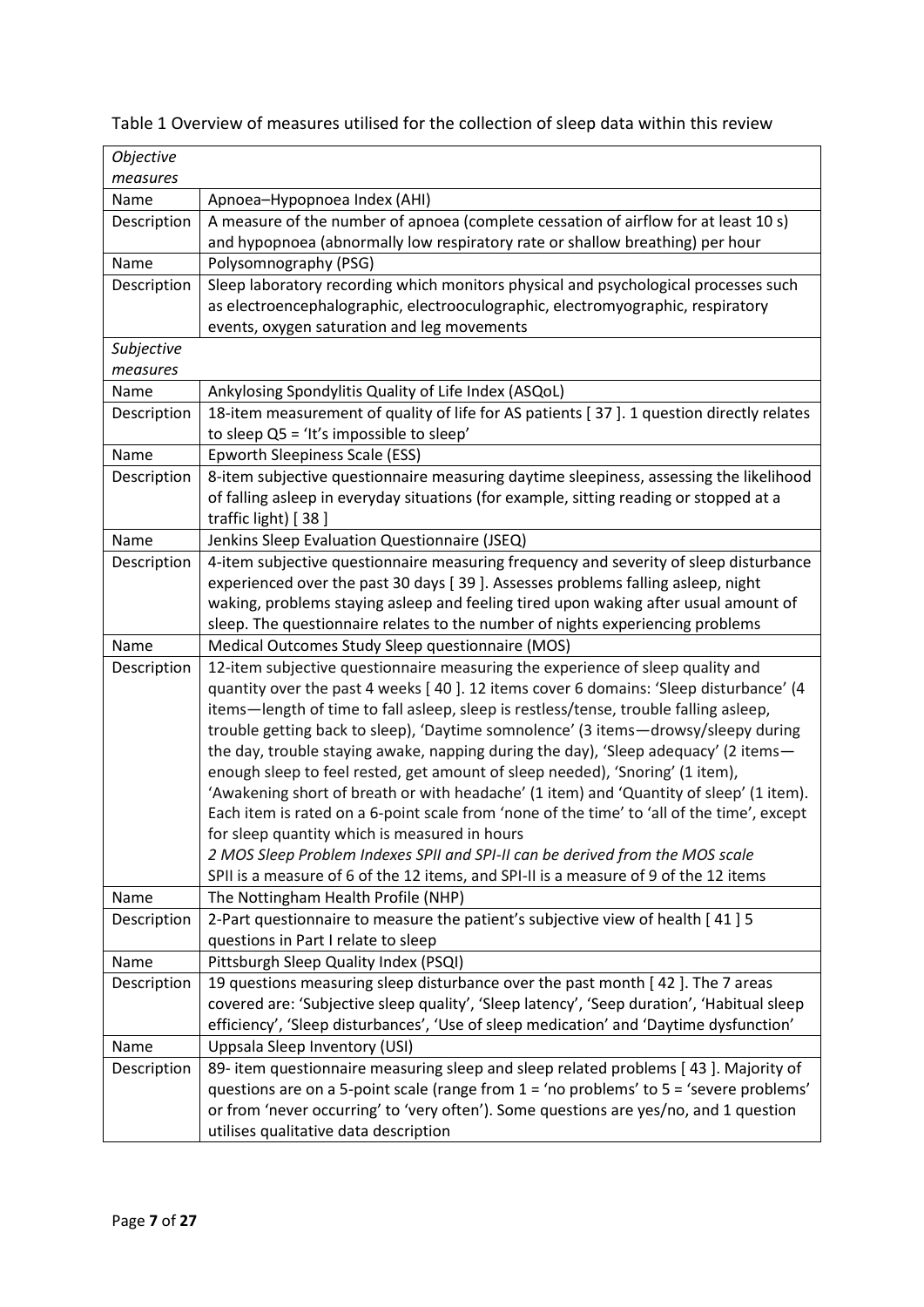| References                        | Country            | Study design                         | (AS/nraxSpA)<br>Sample size | Intervention                | Comments/<br>findings                                                                                                                                                             | measure<br>Sleep       | Prevalence of<br>disturbance<br>at baseline<br>nr-axSpA<br>for AS/<br>sleep                                            | ð<br>significance)<br>in reference<br>disturbance<br>Prevalence<br>dno.8<br>sleep |
|-----------------------------------|--------------------|--------------------------------------|-----------------------------|-----------------------------|-----------------------------------------------------------------------------------------------------------------------------------------------------------------------------------|------------------------|------------------------------------------------------------------------------------------------------------------------|-----------------------------------------------------------------------------------|
| Abdulaziez<br>and Asaad<br>$[21]$ | Egypt              | Case control,<br>Cross-<br>sectional | 20                          | n/a                         | Sleep laboratory study<br>Objective and subjective data<br>collected                                                                                                              | $PSG +$<br>PSQI        | Mean total<br>$PSQI = 8.2 \pm 1.5$<br>$PSQI \geq 5 = poor sleep$<br>90% of AS sample reported as<br>poor sleep quality | Mean total<br>$PSQI = 2.4 \pm 0.95$<br>(p < 0.001)                                |
| Altan et al.<br>$[22]$            | Turkey             | <b>RCT</b>                           | 54                          | Balneotherapy<br>+ exercise | Mixed findings for sleep<br>improvement at 3 and 24 weeks                                                                                                                         | <b>NHP</b><br>(part 1) | Mean total NHP<br>sleep score = $26.0$                                                                                 | No healthy control                                                                |
| Aydin et al.<br>$[23]$            | Turkey             | Case control,<br>Cross-<br>sectional | 55                          | n/a                         |                                                                                                                                                                                   | PSQI                   | Median total<br>$PSQI = 7$<br>$PSQI > 5 = poor sleep$<br>58.1% reported as poor sleep<br>quality                       | Median total<br>$PSQI = 5$ (med)<br>(p < 0.001)                                   |
| Bao et al.<br>$[24]$              | China              | <b>RCT</b>                           | 203                         | Golimumab                   | Significant sleep improvement found<br>from baseline to week $14$ ( $p = 0.013$ )<br>and to week 24 ( $p < 0.001$ )<br>Ongoing improvement for those<br>participating to 52 weeks | <b>JSEQ</b>            | Mean JSEQ score<br>(0-20) at baseline<br>$= 9.5$                                                                       | No healthy control                                                                |
| Batmaz et<br>al. [25]             | Turkey             | Case control,<br>Cross-<br>sectional | 80                          | n/a                         |                                                                                                                                                                                   | PSQI                   | Mean total<br>$PSQI = 6.4 \pm 3.7$<br>$PSQI > 5 = poor sleep$<br>50% reported as poor sleep<br>quality                 | Mean total<br>$PSQI = 4.6 \pm 3$<br>$(p = 0.004)$                                 |
| Deodhar et<br>al. [26]            | Multi-<br>national | <b>RCT</b>                           | 356                         | Golimumab                   | Significant sleep improvement with<br>treatment at week 14 ( $p < 0.001$ ).<br>Improvement sustained at week 24                                                                   | <b>JSEQ</b>            | Mean JSEQ score<br>$(0 - 20)$ at baseline = 10.6                                                                       | No healthy control                                                                |
| Dougados et<br>al.<br>$[27]$      | Multi-<br>national | <b>RCT</b>                           | 215                         | Etanercept                  | nr-axSpA<br>No statistically significant sleep<br>improvement found for MOS SPI<br>sleep scores.                                                                                  | <b>MOS</b>             | Mean SPI-II = $46.8$                                                                                                   | No healthy control<br>Population norm<br>cited as $=25.8$                         |

Table 2 Summary of study design and sleep data within 15 included studies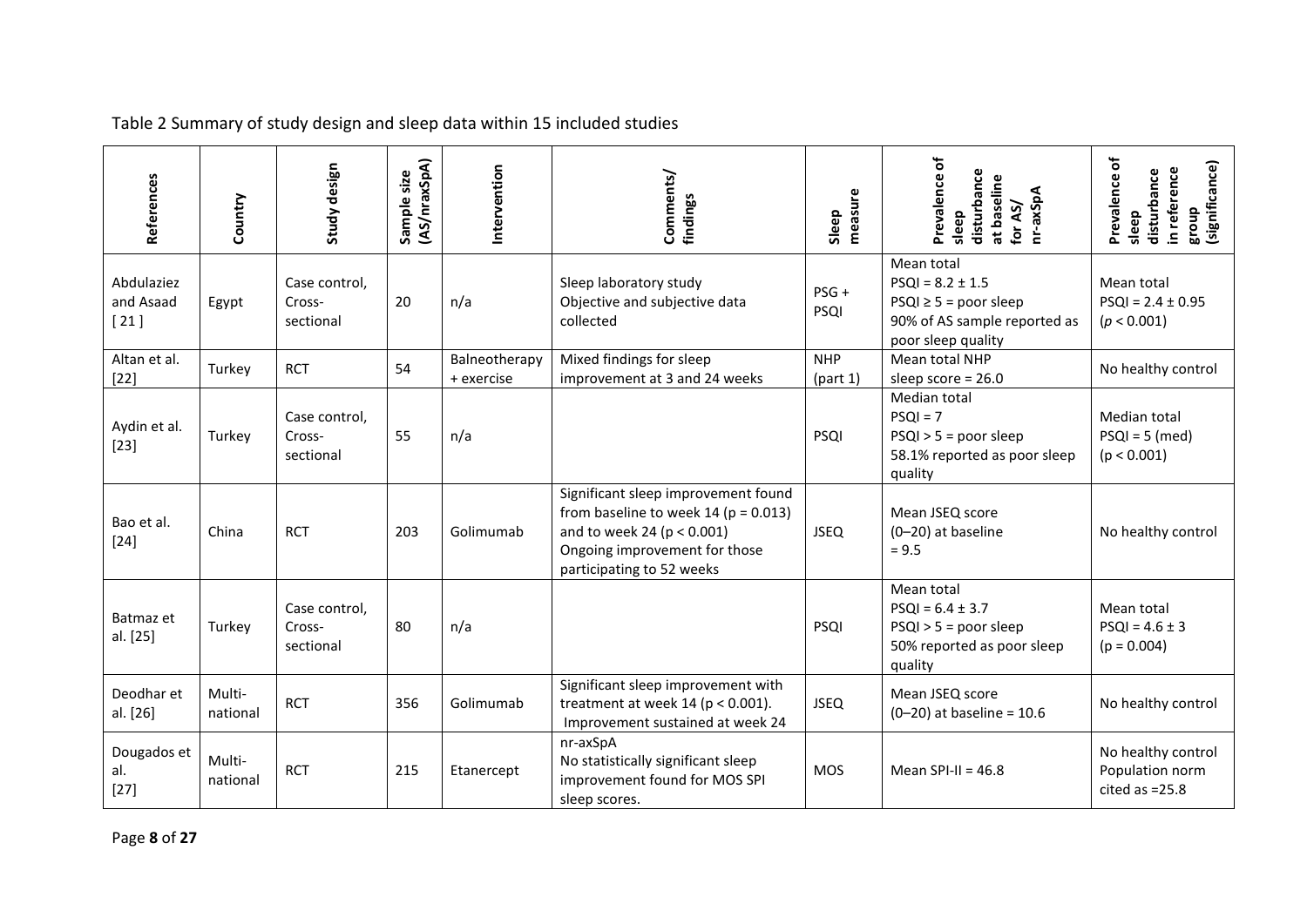|                               |                                |                                      |      |                                           | Singular difference at week 12 for<br>'sleep quantity' ( $p < 0.05$ )                                                                                                             |                               |                                                                                                         |                                                                                  |
|-------------------------------|--------------------------------|--------------------------------------|------|-------------------------------------------|-----------------------------------------------------------------------------------------------------------------------------------------------------------------------------------|-------------------------------|---------------------------------------------------------------------------------------------------------|----------------------------------------------------------------------------------|
| Hultgren et<br>al. [28]       | Sweden                         | Cohort study,<br>Cross-<br>sectional | 70   | n/a                                       | 7 participants classified<br>as 'probable AS'<br>Analysed gender differences in detail                                                                                            | USI                           | 62% reporting too little sleep                                                                          | No control but<br>utilised community<br>based reference<br>group report 25%      |
| Jiang et al.<br>$[29]$        | China                          | Cohort study,<br>Cross-<br>sectional | 683  | n/a                                       | 9.1% aged 12-17                                                                                                                                                                   | PSQI                          | Mean total<br>$PSQI = 7 \pm 4.14$<br>$PSQI > 7 = poor sleep$<br>37.3% reported as poor sleep<br>quality | No control group                                                                 |
| Karadağ et<br>al. [30]        | Turkey                         | Case control,<br>Cross-<br>sectional | 171  | n/a                                       | Unusual gender ratio (%<br>$male = 47.4)$<br>Individuals on anti-TNF medication<br>had no significant difference in sleep<br>parameters compared with healthy<br>control subjects | <b>MOS</b>                    | Mean SPI-II = $39.7 \pm 197$                                                                            | Mean SPI-<br>$II = 34 \pm 20.2$<br>$(p = 0.034)$                                 |
| Karapolat et<br>al.<br>$[31]$ | Turkey                         | Case control,<br>Longitudinal        | 38   | Group (I)-<br>/homebased<br>Exercise (II) | Significant sleep improvements<br>found at 6 weeks ( $p < 0.05$ )                                                                                                                 | <b>NHP</b><br>(part 1)        | Mean total NHP<br>sleep score = 27.4                                                                    | No healthy control                                                               |
| Li et al. [32]                | China                          | Case control,<br>Cross-<br>sectional | 314  | n/a                                       |                                                                                                                                                                                   | PSQI                          | Mean total<br>$PSQI = 6.6 \pm 3.6$<br>$PSQI > 7 = poor sleep 35.4%$<br>reported as poor sleep quality   | Mean total<br>$PSQI = 5.5 \pm 2.51$<br>$(p = 0.02)$                              |
| Rudwaleit<br>et al.<br>$[33]$ | Multi-<br>national<br>(Europe) | Cohort,<br>Longitudinal              | 1135 | Adalimumab                                | Significant sleep improvements<br>found at 6, 12, 20 weeks ( $p < 0.001$ )                                                                                                        | $MOS +$<br>'optimal<br>sleep' | Mean SPI-II<br>$= 48.1 \pm 19.0$                                                                        | No control group                                                                 |
| Sieper et al.<br>$[34]$       | Multi-<br>national             | <b>RCT</b>                           | 325  | Certolizumab<br>pegol                     | 55% AS: 45% nraxSpA<br>Significant sleep improvement found<br>at week 4 ( $p < 0.001$ ) and week 24 ( $p$<br>$< 0.001$ )                                                          | MOS SPI-<br>Ш.                | Mean SPI-II = $49.0$                                                                                    | No healthy control                                                               |
| Solak et al.<br>$[35]$        | Turkey                         | Cohort, Cross-<br>sectional          | 31   | n/a                                       | Sleep laboratory study<br>Objective and subjective data<br>collected                                                                                                              | PSG, AHI,<br>ESS              | 22.6% prevalence of<br>OSAS reported                                                                    | No control but<br>reported 2-7%<br>prevalence of OSAS<br>in normal<br>population |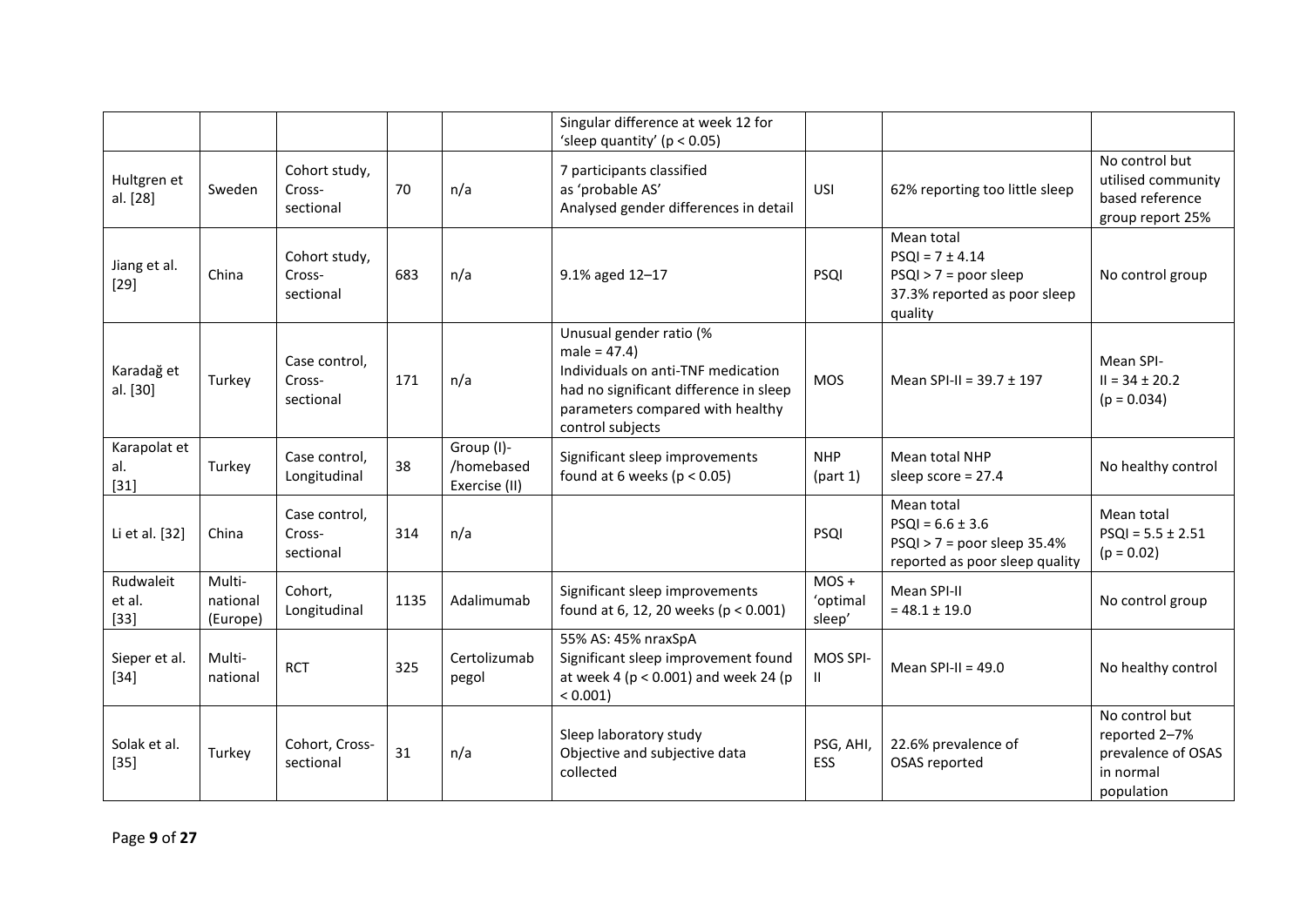Within the 8 descriptive studies that explored associations between total sleep scores and patient data, 2 studies lacked data suitable for comparison [ 28, 35 ]. The remaining 6 studies reported correlating outcomes of the MOS Sleep Problem Index II (SPI-II) and total PSQI scales. Correlations reported within these studies as large (≥0.5), medium (≥0.3) and small (≥0.1) effect sizes, as rounded to 1 decimal place, are summarised as an illustration in Fig. 2 .





Sleep quality was reported in 6 descriptive studies, described by total sleep scores from the MOS SPI-II [ 30 ] and total PSQI [ 21, 23, 25, 29, 32 ]. Outcome measures include: BASDAI Bath Ankylosing Spondylitis Disease Activity Index, Q1 Question 1, BASFI Bath Ankylosing Spondylitis Functional Index, BASMI Bath Ankylosing Spondylitis Metrology Index, BASRI Bath Ankylosing Spondylitis Radiology Index, BASG Bath Ankylosing Spondylitis Patient Global Score, VAS Visual Analogue Scale, ASQoL The Ankylosing Spondylitis Quality of Life Scale, FSS Fatigue Severity Scale, BDI Beck's Depression Inventory, HADSD Hospital Anxiety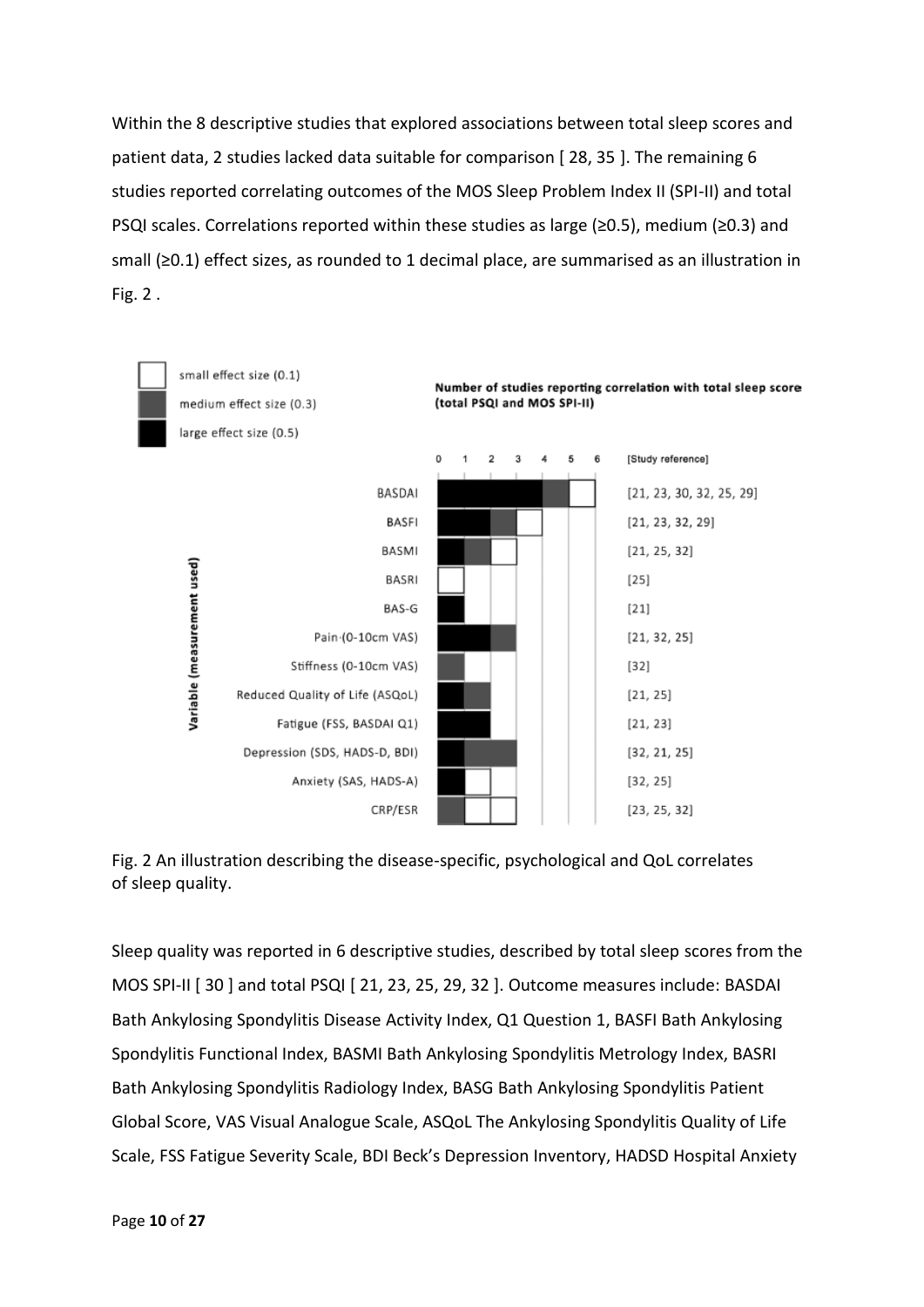and Depression Scale for Depression, HADSA Hospital Anxiety and Depression Scale for Anxiety, SDS Zung Self-Rating Depression Scale, SAS Zung Self-Rating Anxiety Scale. CRP CReactive Protein, ESR Erythrocyte Sedimentation Rate.

Subset questions of the PSQI, MOS and the USI (for example, sleep latency, night awakenings, daytime dysfunction) were analysed in greater depth in 5 studies {23, 25, 28, 30, 32]. Inconsistency between the results, alongside variation in questions that define aspects of disturbed sleep, precludes reliable comparisons and conclusions. However, consistent trends may emerge with more comparable measurement. Suggested areas for exploration include a significantly greater amount of night awakening and disturbance during the night for patients with AS compared to control and reference groups in 4 of 5 studies [ 23, 28, 30, 32 ]. Poorer sleep efficiency, measured by the hours slept/hours spent in bed, or the number of hours slept/subjective estimate of need for sleep, was reported by AS groups in 4 of 5 studies [ 23, 25, 28, 32 ]. In addition, those studies reporting the use of sleep medication found that patients with AS do not appear to use sleep medications significantly more than healthy control subjects, despite prevalence of poor sleep [ 23, 25, 32 ]. Reasons for this are unclear.

### **Discussion**

### *Prevalence of sleep disturbance*

On the basis of 15 studies that describe total sleep scores utilising the PSQI, MOS SPI-II, JSEQ, USI and NHP (part 1), poor sleep is more prevalent for patients with AxSpA than within cited normal populations (Table 2 ). Five studies directly compared overall sleep scores in a healthy control group with those in an AS group [21, 23, 25, 30, 32]. All of these studies found significant differences between AS patients and the control subjects. It is likely that poor sleep is also more prevalent in patients with nraxSpA that for control subjects, however, only 2 studies focussed on this research group [ 27, 34 ]. In comparison between nraxSpA and AS patients, patients with nraxSpA reported greater sleep disturbance at baseline with greater improvement during treatment with certolizumab pegol [ 34 ].

### *Objective data and primary sleep disorders*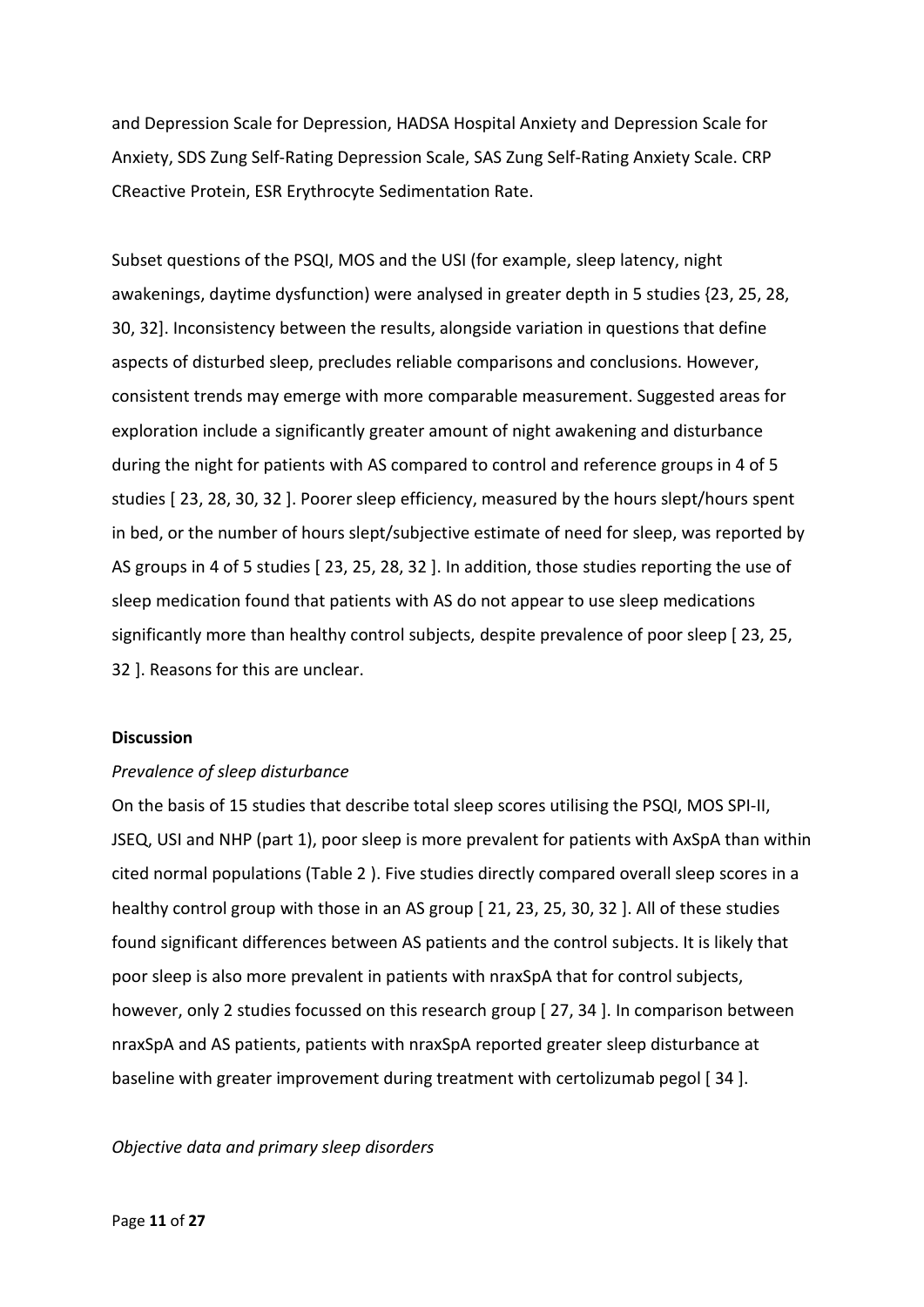Two laboratory-based studies utilised objective sleep measures (PSG) and support the existence of sleep disturbance within the AS population [ 21, 35 ]. Abdulaziez and Asaad [ 21 ] report that patients with AS have a higher % of light sleep (Stage I and II), a lower % of deep, slow wave sleep (SWS), and decreased sleep efficiency (total sleep time/time in bed) compared with healthy control subjects. The second PSG (cohort) study [ 35 ] reported similar mean values for % Stage II sleep (55.4  $\pm$  11.7 compared with 55.1  $\pm$  1.6) and % sleep efficiency (75.3  $\pm$  16 compared with 75.1  $\pm$  4.3) [35].

Abdulaziez and Asaad [ 21 ] also report that, compared to healthy control subjects, AS patients suffer from increased periodic leg movements (PLM). This was reflected by Hultgren et al. [28] who describe high reports of 'creeping sensation in legs' (p = 0.0004 for female AS patients) and 'muscular tension' ( $p = 0.001$ ). A high incidence of restless leg syndrome (RLS) has previously been found in patients with AS [ 44 ] and associated with inflammatory and immune changes [ 45 ]. Therefore, reports of PLM and uncomfortable leg sensations may be an important aspect of poor sleep within AS.

The presence of obstructive sleep apnoea syndrome (OSAS) for patients was emphasised by Solak et al. [ 35 ] with 7 of 31 patients in their cohort meeting their required criteria for OSAS and a 40% prevalence of OSAS for patients over 35, compared with 6.3% prevalence for patients under 35. Despite a lack of significant findings for increased abnormal apnoea and hypopnoea by Abdulaziez and Asaad [ 21 ], the high prevalence of OSAS in patients over 35 may have important clinical implications. Considering the various possible causative associations between AS and OSAS such as impaired mobility, restricted thoracic capacity, physiological changes or underlying aetiology [ 46 ], more research is required to replicate these findings.

*Factors associated with sleep disturbance—demographic variables: age, education and gender*

### AGE

Increasing age is correlated with a significant increase in subjective experience of disturbed sleep as measured by total PSQI [ 21, 32 ]. Age is also associated with poorer improvement on MOS SPI-II during intervention assessment [ 33 ]. However, this does not necessarily

Page **12** of **27**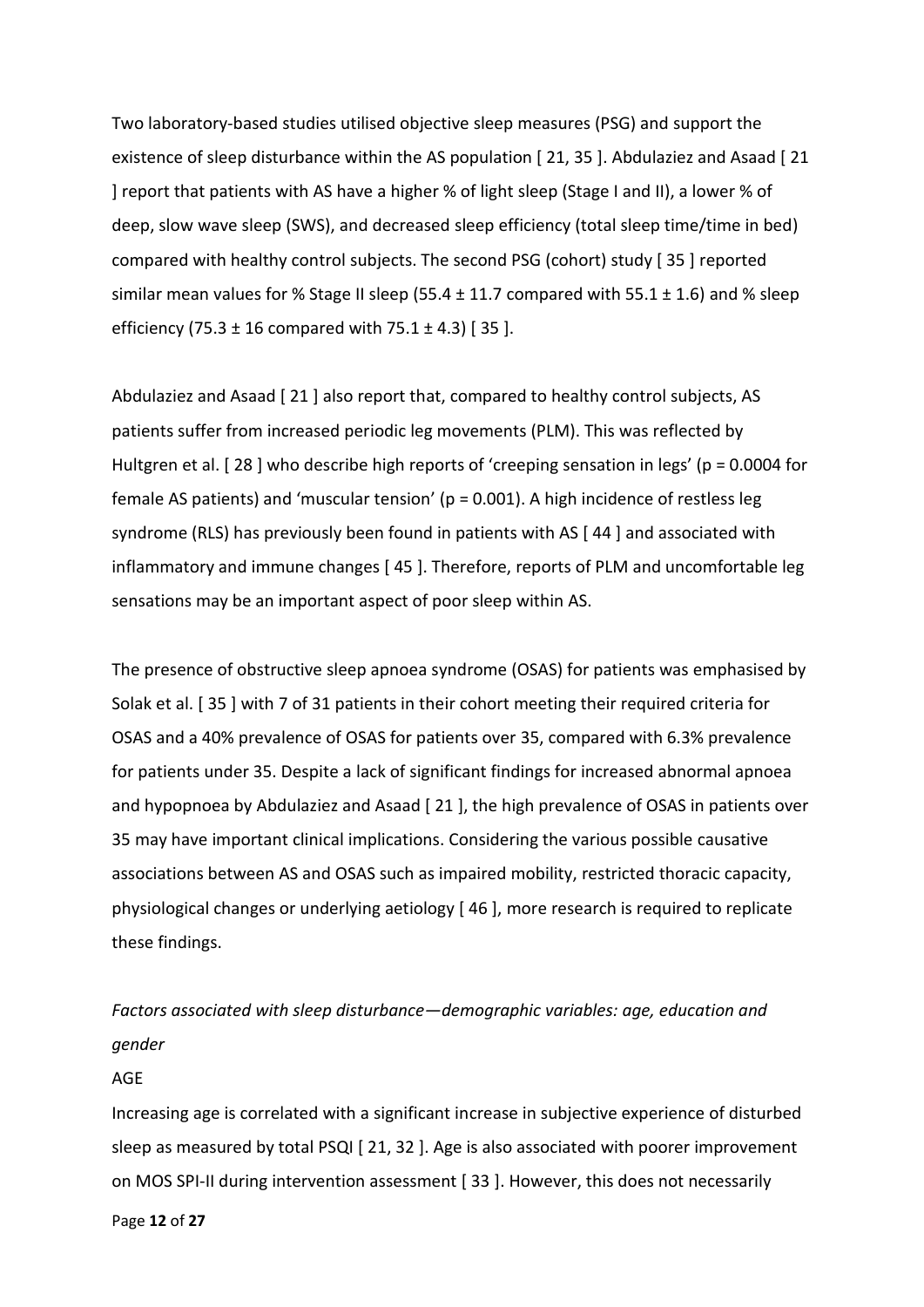relate to disease duration, which was only found to have a significant relationship with overall sleep scores in one of these studies [ 21 ]. In addition, it is important to consider that sleep naturally changes through life, for example, SWS decreases in older age [ 47 ].

### EDUCATION

Poor sleep quality had an inverse relationship with the number of years in education [ 33 ], with years of education emerging as a significant contributor to sleep disturbance during hierarchical multiple regression (p = 0.011) [32]. A reflection of this may carry through to working life, with correlations of poor sleep with increased work time missed and work impairment [ 33 ].

### GENDER

Relationships between total sleep scores and age, disease duration, education and gender were not explored in the majority of studies. However, Hultgren et al. [ 28 ] focussed on gender differences in explanation of disturbed sleep. In their study of 70 AS patients, 81% of female patients reported they were not getting enough sleep, compared to 50% of male patients. Female patients also suffered more with night time insomnia and were twice as likely to experience pain at bedtime, pain at night and fatigue.

Gender differences were either not found [ 23 ] or not reported [ 21, 25, 30, 32 ] in other descriptive studies within this review. In addition, some larger sample studies not included in this review do not support a marked gender difference in sleep disruption for AS populations [ 16, 17 ]. However, sleep disturbance has been reported as greater for females in a large study of 8676 patients with rheumatoid arthritis [ 13 ]. In a study of 47,700 households, prevalence for insomnia was higher in women and also linked with increased age, less education, chronic pain and various comorbidities, many of which are associated with inflammation such as osteoporosis, rheumatoid arthritis, depression, ankylosing spondylitis and stroke [ 48, 49 ].

A recent study of fatigue in SpA patients found marked associations with gender [ 50 ], and there is mounting evidence to suggest that the experience of rheumatologic disease varies between women and men [ 51 ], so it will be of great interest for future research to explore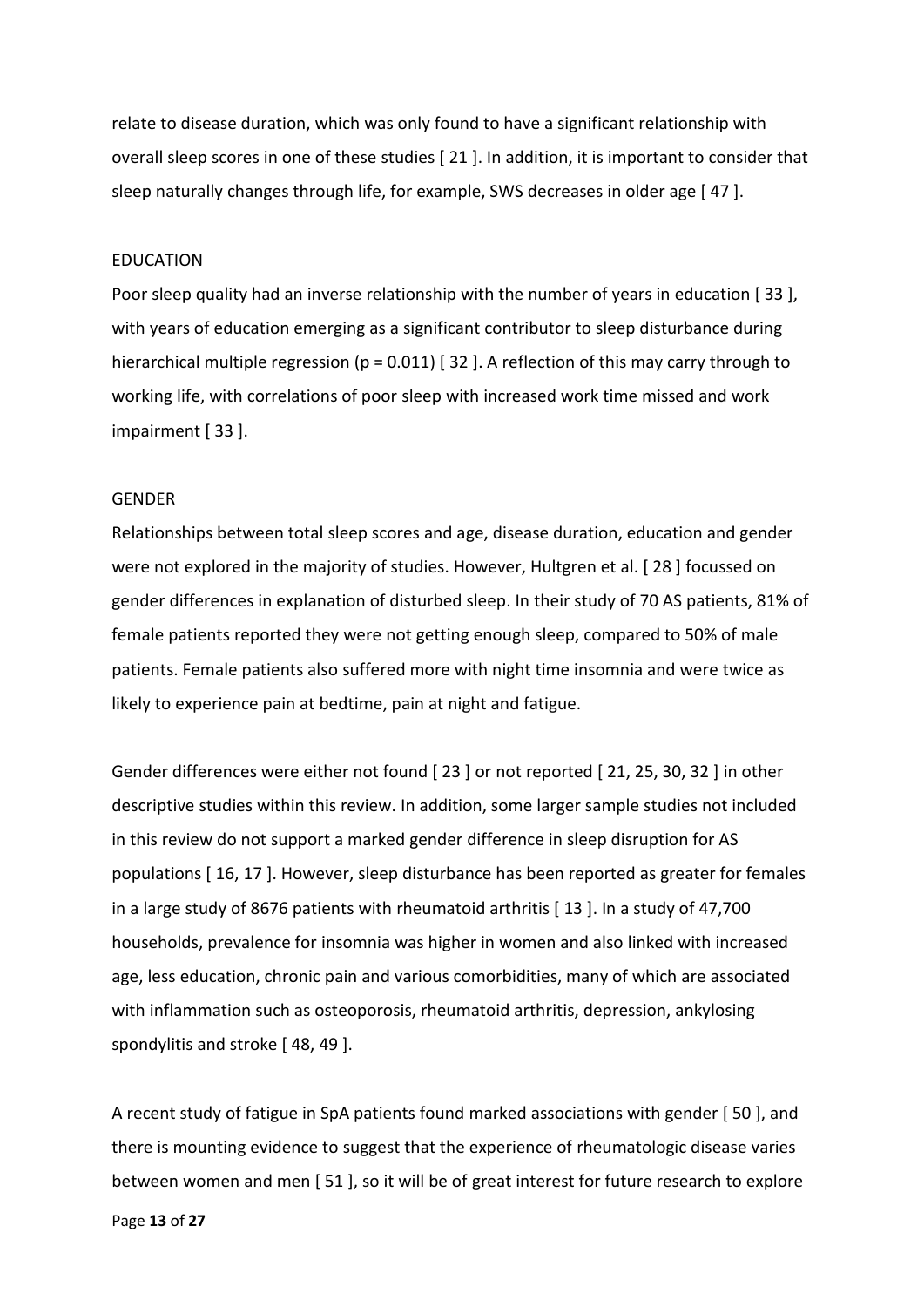whether demographic trends hinted at within this review can be replicated. They may not only point towards variation in subjective experience, but towards differences in underlying mechanical manifestation of the disease.

### *Medical variables: disease activity, function, pain, stiffness and fatigue* DISEASE ACTIVITY

## When investigating trends in subjective measures, few conclusions can be drawn from single reported measures. Figure 2 describes the strong relationships found between increased BASDAI and poor sleep scores across 6 comparable studies. All 6 studies report this relationship as statistically significant at p < 0.01. PSG data support subjective correlations between BASDAI and disturbed sleep [ 21 ]. This mirrors findings for patients with rheumatoid arthritis, where prevalent sleep disturbance was significantly associated with disease activity [ 11 ].

Despite this striking association, only 2 of 4 papers that investigating correlations between total sleep scores and (CRP/ESR) inflammatory blood markers [ 23, 25, 30, 32 ] reported significant correlations [ 23, 32 ] and in only one study was the effect size classified as medium strength. This may be due to the questionable validity of ESR/CRP to accurately reflect disease activity within this population [ 52 ].

### FATIGUE

Abdulaziez and Asaad [ 21 ] report highly significant correlations between fatigue and all PSG measures. This finding is reflected in a strong correlation (p < 0.001) between total sleep scores and fatigue (as measured with the first question of the BASDAI) in two further selected studies [ 23, 33 ]. Fatigue has been highlighted in external studies as a major symptom associated with AS, with high disease activity predicting high levels of fatigue [ 53 ]. Further studies also support the hypothesis that fatigue is negatively influenced by sleep disorders, associated with poor sleep quality and interrupted sleep for patients with spondyloarthritis (SpA) [ 54, 55 ]. It has also been proposed that sleep deprivation or chronic insomnia may cause shifts in cytokine secretion which then mediate inflammation and play a role in the experience of daytime fatigue [ 56, 57 ].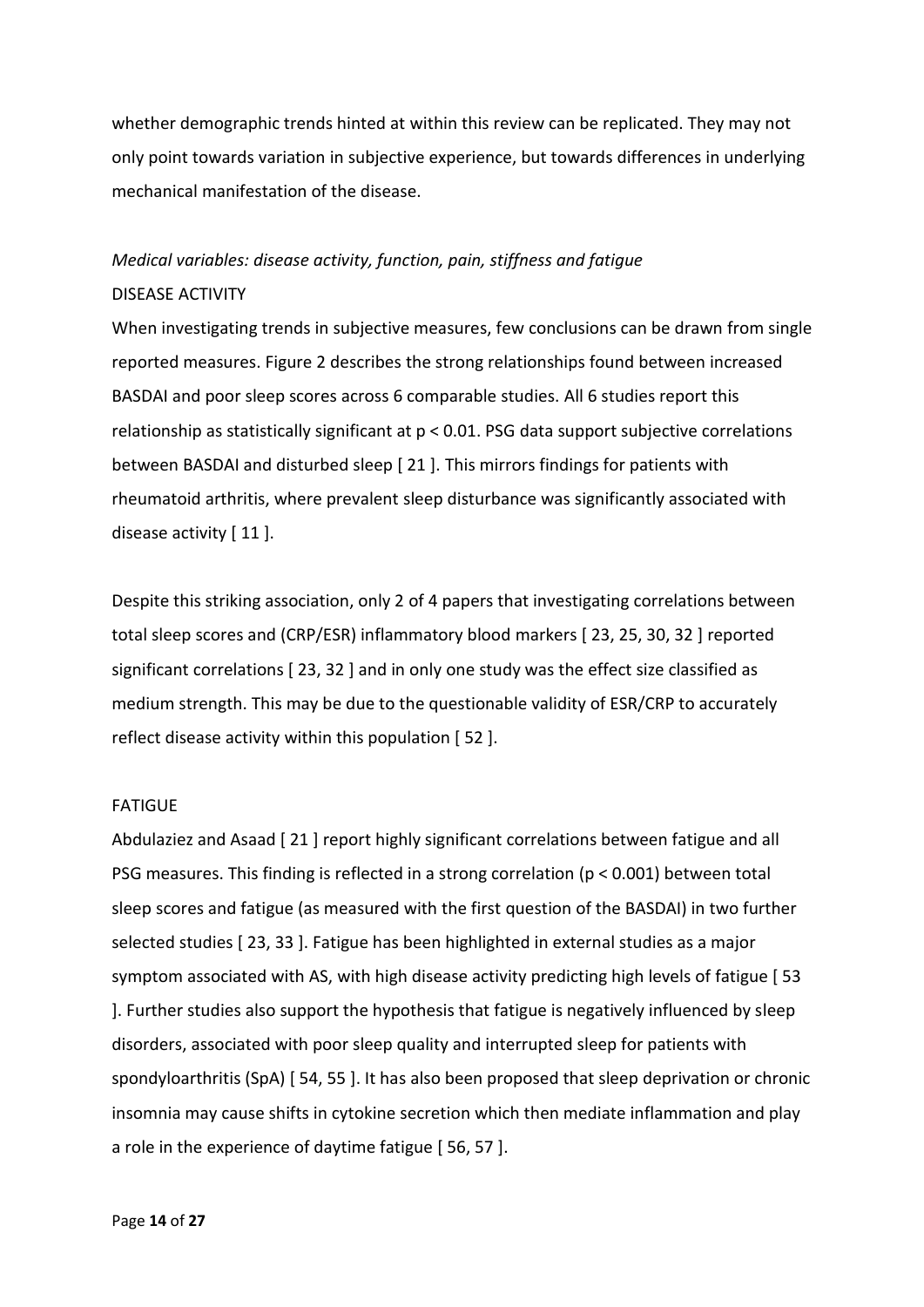### FUNCTIONAL ABILITY

This review shows a likely, important interrelationship between increased disturbed sleep and lower functional ability [ 21, 23, 29, 32 ]. All these studies utilised the PSQI scale which showed significant correlations at p < 0.01. Batmaz et al. [ 25 ] found no significant relationships between total sleep scores and BASFI but, alongside Abdulaziez and Asaad [ 21 ], they did discover a relationship between poor sleep and decreased mobility as measured by the BASMI [ 21, 25 ].

#### PAIN

Pain was measured by a separate VAS in three descriptive studies [ 21, 25, 32 ] and positively correlated with higher total PSQI in all 3. In two of these studies, pain also remained an important independent factor that significantly contributes to total sleep scores during multiple regression analysis [ 25, 32 ]. Pain also correlated with increased % Stage I sleep, increased movement at night and decreased % SWS [ 21 ]. It also has strong association with increased use of sleep medication [ 25, 32 ].

Patients' report shows pain as an important factor in disturbed sleep. In a sample of 43 AS patients who reported sleep disturbance, 36% stated that pain was the most important factor [ 28 ]. Pain at bedtime, during the pre-sleep period and during the night, was a major problem both for men and women in this study, associated with night awakenings and increased movement at night ( $p < 0.0001$ ). Decreased night pain was also the most significant predictor of improvement in observed JSEQ scores in an intervention study by Deodhar et al. [ 26 ]. However, this relationship is not clear, for example, a highly significant improvement in night pain with balneotherapy and exercise was not always accompanied by significant improvement in sleep [ 22 ].

Wider research suggests a reciprocal relationship between the subjective experience of chronic pain and disturbed sleep [ 58 ] with some evidence suggesting that sleep deprivation can even reduce the analgesic effects of pharmacological treatment [ 59 ]. As pain is known to affect fatigue, psychological distress, QOL and ability to work [ 60 ], AxSpA patients would benefit from a greater understanding of the role that refreshing sleep may play in the management of pain [ 61 ].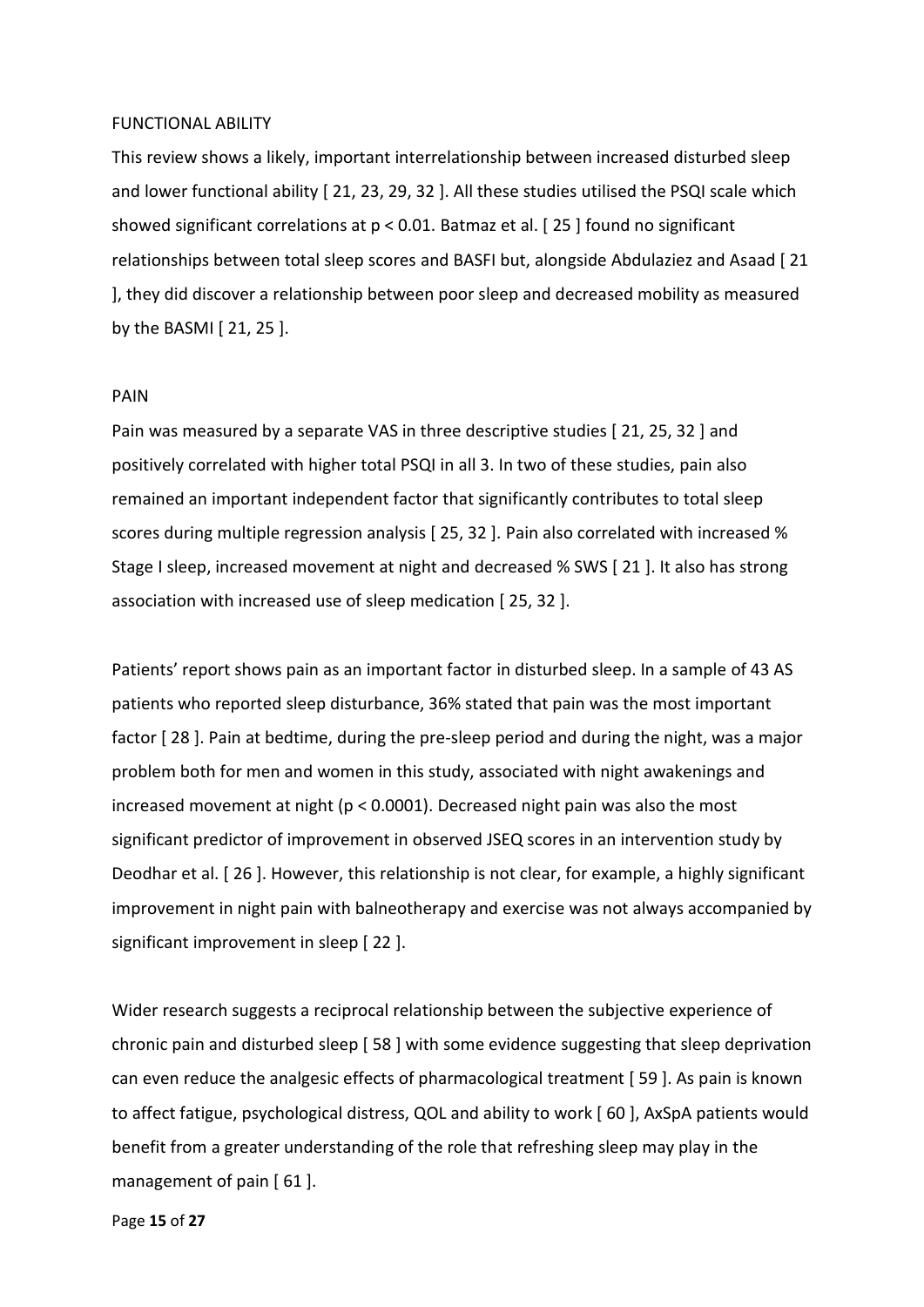### *Psychological variables: quality of life, depression and anxiety*

Psychological factors such as mood have been shown to contribute to sleep disturbance in rheumatoid arthritis [ 13 ] and in a mixed SpA population [ 15 ]. This review also showed that psychological factors such as depression, anxiety and overall QoL are associated with poor sleep quality for patients with AxSpA [ 21, 25, 32 ]. QoL as measured by the ASQoL was utilised in two studies [ 21, 25 ], both of which found a significant relationship between disturbed sleep and reduced ASQoL score. However, it should be noted that the ASQoL contains a measure of sleep within it.

17% of 43 AS patients reported sociopsychological factors as the most important factor affecting disturbed sleep [ 28 ]. Physical and mental components were both significant predictors of improvement in JSEQ scores in a drug study investigating golimumab [ 26 ]. Depression was investigated in four separate studies [ 21, 25, 28, 32 ] using four different measures (including a single question 'do you have problems with feeling depressed?' [ 28 ]). Depression had a positive correlation with poor sleep quality in two of these studies (p < 0.01) [25, 32], and despite a nonsignificant result reported by Abdulaziez and Asaad [21] (p = 0.173) the effect size is still classified as medium (Fig. 2 ). A recent Korean study of 40 patients with AS supports a positive association between depression and poor sleep, finding that depression as assessed by the BDI, alongside duration of morning stiffness, remained as independent risk factors that affected poor sleep (total PSQI) [ 62 ]. Li et al. [ 32 ] also report a large and statistically significant association between anxiety and total PSQI sleep score. They suggest that psychological variables play an important role and may contribute as much as medical variables when assessing disturbed sleep.

### *Effectiveness of interventions*

### MEDICATION

Seven studies included in this review looked at effectiveness of interventions with sleep disturbance as an outcome measure. Five of them investigated anti-TNF therapy, specifically golimumab [ 24, 26 ], etanercept [ 27 ], adalimumab [ 33 ] and certolizumab pegol [ 34 ].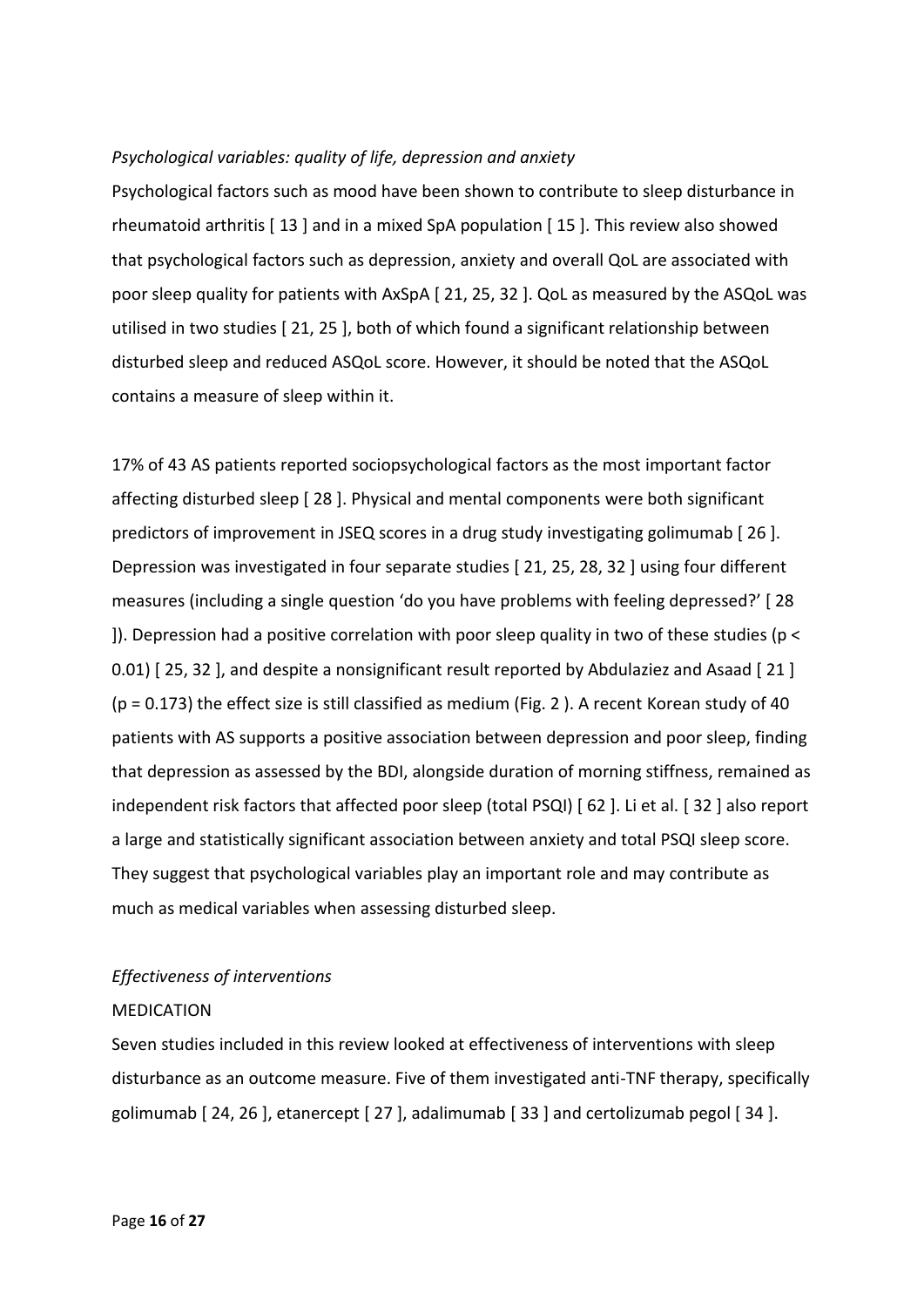Four of the five studies found that anti-TNF medication was effective in reducing overall sleep scores, with improvement maintained throughout the trial period [ 24, 26, 33, 34 ]. In one study, the median JSEQ further improved to week 52 for those receiving treatment for the full year, indicating that individuals may see continued improvement into the long term [ 24 ]. Improvements in sleep score from baseline were associated with improved back pain, fatigue, QoL, disease activity and functional ability [ 26, 34 ]. One of the descriptive studies grouped individuals depending on current use of anti-TNF medication. They found that sleep scores for AS patients (MOS scores for sleep disturbance, somnolence, waking with a headache or shortness of breath and the Sleep Problem Index II) were significantly worse the group taking NSAID and/or DMARDs compared to control subjects. The patients taking anti-TNF medication did not differ from control subjects. In this study, the BASDAI and BASFI scores were also significantly worse for the NSAID/DMARD group. Therefore, the poor sleep scores may be a reflection of the poorer control of disease activity in this group.

In contradiction to this trend, one intervention study reports no statistically significant improvement in overall MOS Sleep scores with etanercept intervention [ 27 ]. Two descriptive studies [ 23, 25 ] also found no significant correlation between the type of medication used to control disease activity (NSAIDS, DMARDS and anti-TNF) and total PSQI, despite a large proportion of the patients (20.4% [ 23 ] and 53.8% [ 25 ]) of the patients taking anti-TNF medication. However, this review concludes that there is a likely association between use of anti-TNF medication and a reduction in disturbed sleep for patients. This is supported by growing research into the complex interplay of cytokines, sleep and immunity [ 63 ].

Few studies controlled for other medications which may impact sleep. Amitriptyline, a tricyclic antidepressant often used for pain relief, may result in improved sleep and a reduction in BASDAI [ 64 ]. Therefore, future studies investigating sleep in AxSpA must control medication use, particularly for current and recent use of anti-TNF medication [ 33 ], in order to strengthen the validity and reliability of findings.

### EXERCISE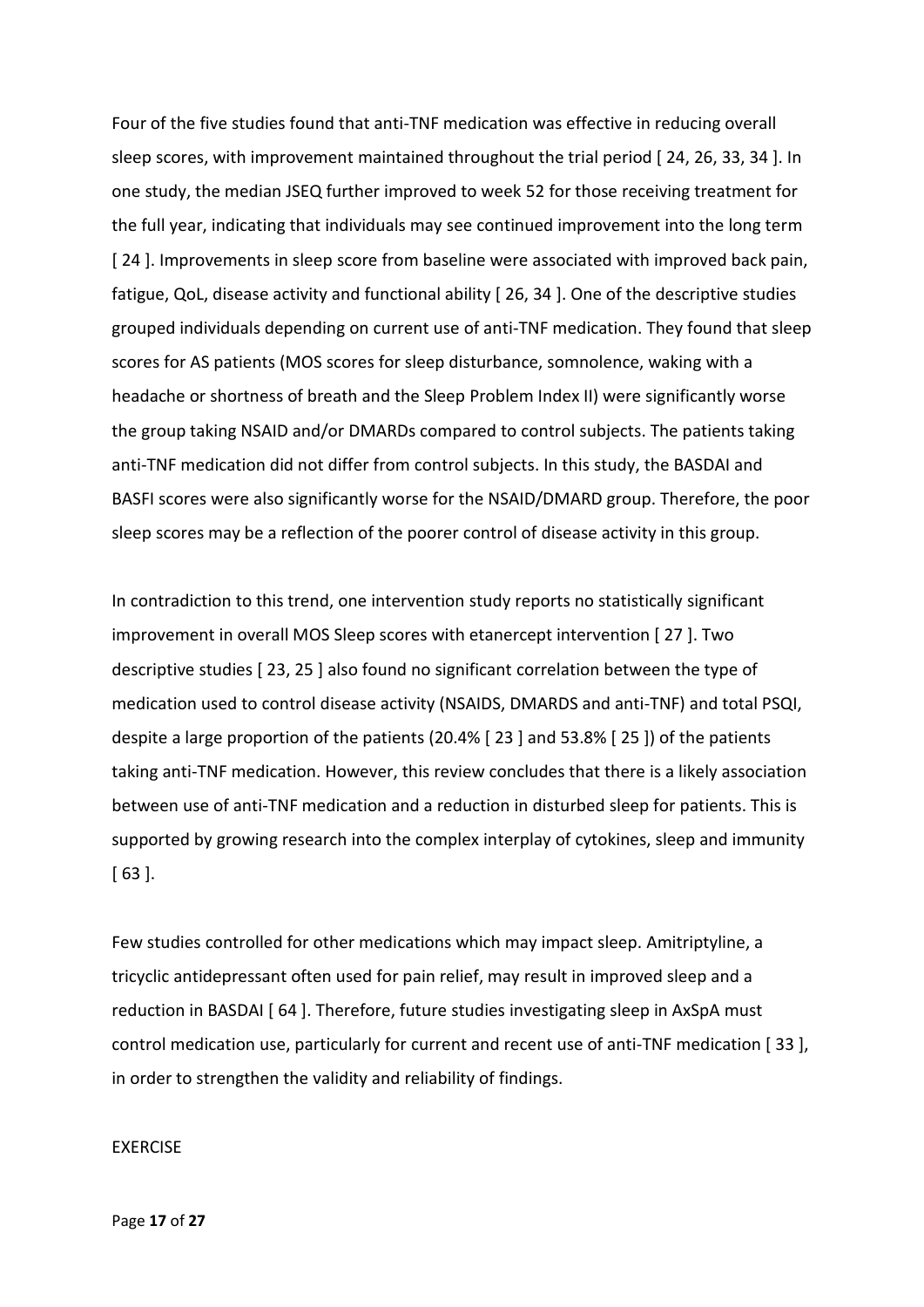Few studies have looked at naturalistic or psychological interventions. The two included in this review investigate the effects of exercise and used Part 1 of the NHP to assess disturbed sleep in AS [ 22, 31 ].

Altan et al. [ 22 ] found mixed improvement in sleep scores between Group I (balneotherapy + exercise) and Group II (exercise only). For Group I, a significant improvement in sleep found at 3 weeks was not maintained at 24 weeks, with NHP sleep scores recorded at 18.30 ± 28.26 at week 0 and 18.60 ± 29.98 at week 24. Conversely with Group II, the improvement was not significant at 3 weeks, but highly significant 24 weeks (p < 0.001). Outcome measures such as night pain and disease activity had a more significant and more sustained improvement over 24 weeks with the intervention than improved sleep [ 22 ]. The second study [ 31 ] investigated homebased and group-based exercise and found significant improvement in sleep scores of the NHP in both groups with a statistically significant greater, between-group improvement for sleep scores in favour of group-based exercise.

Regular exercise is already emphasised as an important aspect of the long-term management of AS  $\lceil 1 \rceil$  and has been shown to have an analgesic effect  $\lceil 65 \rceil$  which may help AS patients cope with pain. Masiero et al. [ 66 ] found that exercise, in combination with an educational–behavioural program and anti-TNF therapy, had a greater effect on symptoms of disease activity in AS patients than either intervention used alone. Within the 2 studies of this review, regular exercise also saw benefits in BASDAI, BASFI, BASMI, morning stiffness, pain, energy and emotional reaction [ 22, 31 ]. Further research is required to clarify the possible mediating effects of exercise on improving poor sleep.

### *Increased recognition and a validated measure for poor sleep*

Many studies call for raised awareness of disturbed sleep by clinicians [ 21, 23, 25, 29 ]. Screening for sleep problems during patient assessment will benefit those who consider sleep disturbance as a primary concern that impacts QoL [ 17, 28, 67 ] as well as identifying primary sleep disorders that may require treatment.

However, there is currently no validated sleep measure for this clinical population. A variety of sleep-relevant scales are used within papers investigating sleep (Table 1 ), but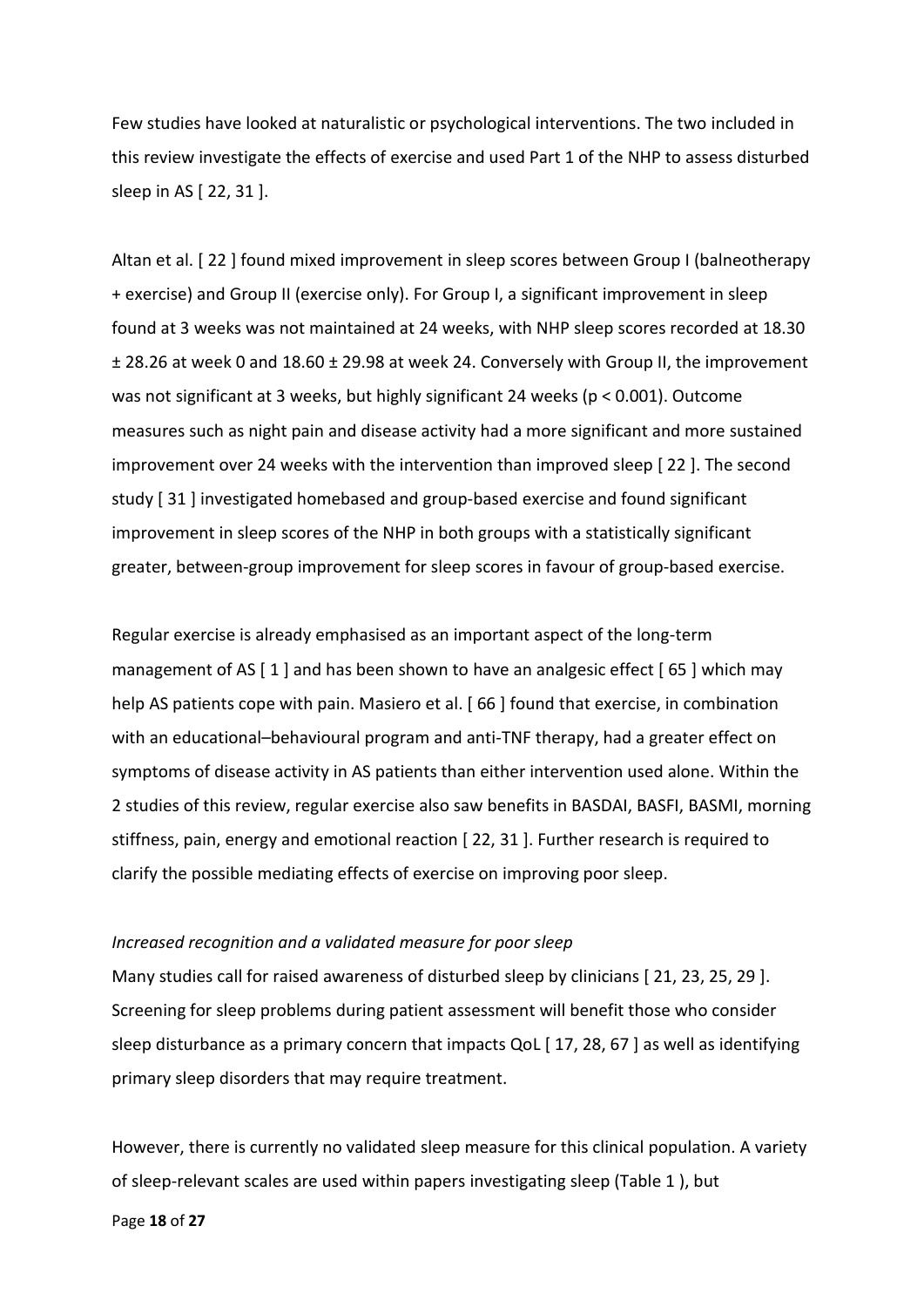inconsistencies in the choice of sleep scales and methods for determining 'poor sleep' across studies obscured conclusions that could have be drawn. A standard, efficient, easily administered questionnaire that clearly distinguishes fatigue and disturbed sleep would be a useful first step for future research. Incorporation of a question that utilises qualitative data may provide important insights. For example, a qualitative question on the USI used by Hultgren et al. [ 28 ] enabled the researchers to discover that 9% of the 43 patients who reported sleep disturbance were waking in the night for reasons unrelated to disease, such as being woken by children or snoring. In addition, a new questionnaire should report on normal sleeping habits. Many individuals have a natural sleep pattern, free from disease, that involves night time awakenings or initial insomnia. Finally, the option of the inclusion of objectively observed data from a bed partner or from wearable sleep-monitoring devices could provide valuable supplementary data which may be particularly useful when assessing the presence of apnoea and hypopnoea.

### *Limitations*

The majority of studies investigating sleep disturbance as the primary focus are a crosssectional design utilising questionnaires which reveal close correlations in subjective scoring for symptoms such as disease activity, pain, fatigue and sleep. Greater consideration of longitudinal design would provide some control for individual differences which may contribute to these strong correlations.

It is also noted that, during longitudinal intervention studies, improvement was greatest for individuals with more severe AS symptoms at baseline, for example, BASDAI [ 33 ] or sleep scores [ 34 ]. This is an important consideration for highly significant improvements in studies where participants are specifically recruited with a high BASDAI at baseline.

It also should be noted that a lack of significant findings in sleep disturbance between control subjects and AS subjects may not reflect an absence of that sleep disorder. Studies within this review found a measure of sleep disturbance within the general population [ 23, 28 ]. For example, 1 in 10 individuals from a large population reference group had consulted a doctor for sleep disturbance [ 28 ]. This may call into question whether the insignificant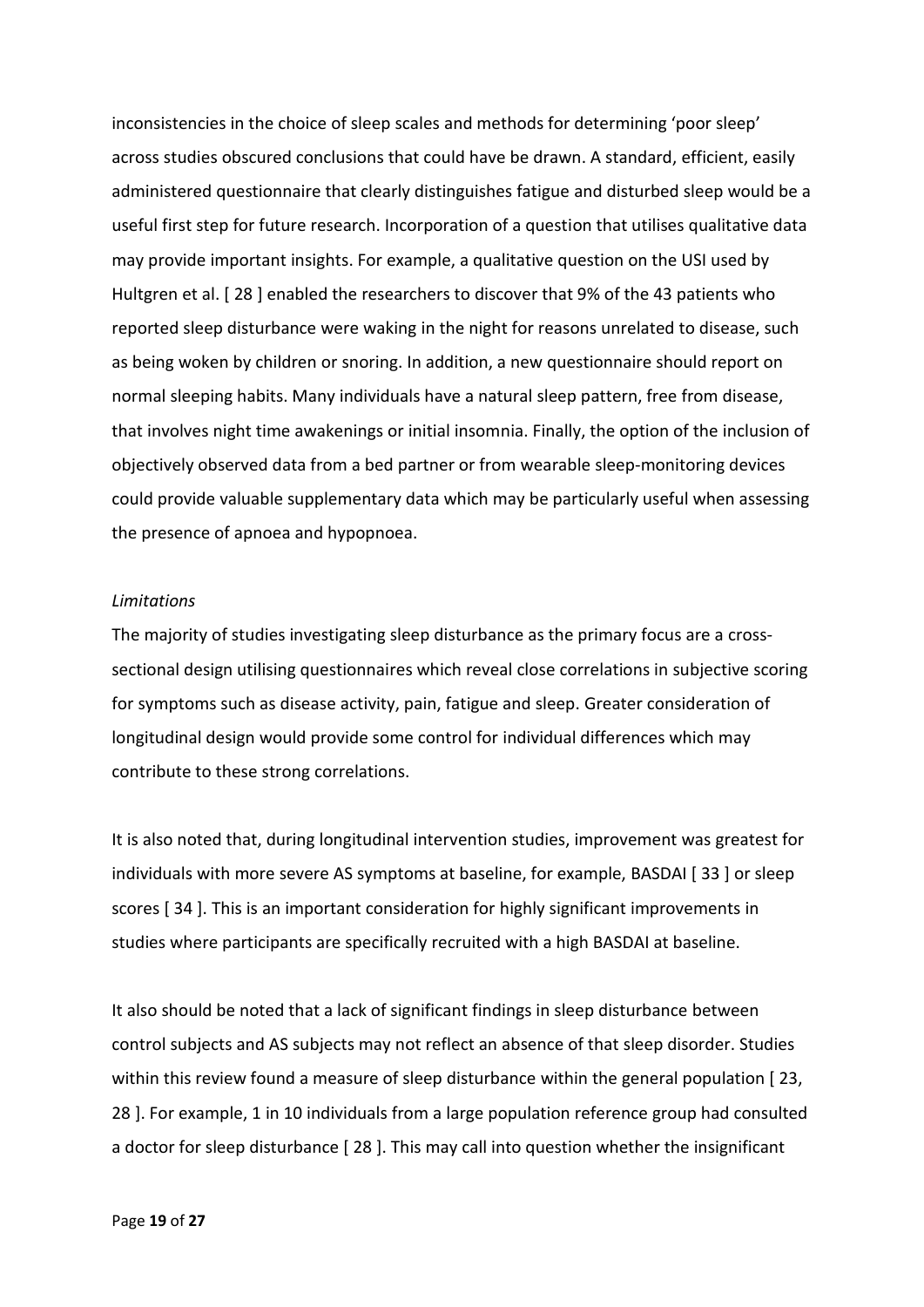finding of use of sleep medication is more reflective of a prevalence within the general population.

### **Conclusions**

This review highlights disturbed sleep as a significant problem within this population that requires more extensive evaluation. Disturbed sleep is a multifactorial, prevalent and important aspect of disease that concerns patients with AxSpA. There are associations between poor sleep quality and disease activity, function, fatigue, pain and QoL. It is probable that demographic aspects (including gender, age and education) alongside psychological factors, such as depression, play a role in disturbed sleep. The direction of these relationships, or whether disturbed sleep is driven by common, underlying processes, is unclear. Research has shown both that activation of the immune system disturbs sleep [ 56, 68 ] and that abnormal sleep can disrupt immune system function [ 69, 70 ]. Future research may shed light on these complex relationships. There is some evidence from patients to suggest that sleep provides relief from disease flares [ 71 ]. Whether treatments that target sleep disturbance can affect disease activity, pain, function or severity of fatigue remains to be seen.

Interventions such as anti-TNF medication and regular exercise are associated with a reduction in sleep problems. However, there are very few studies investigating nonpharmacological interventions. Recognition of the physical, psychological and sociological influences associated with sleep can lead to the development of more holistic interventions that target the many facets of disturbed sleep through a combination of therapies. Full consideration of the use of current medication and exercise habits is important in order to allow more rigorous and practical conclusions to be drawn in future research.

Abnormal sleep may exacerbate chronic inflammatory conditions [ 72 ]. It has also been proposed that management of poor sleep could be a non-invasive method to evaluate subclinical inflammation and may even play a role in keeping disease in remission [13]. Whether sleep disruption could act as an early warning flag, due to association of underlying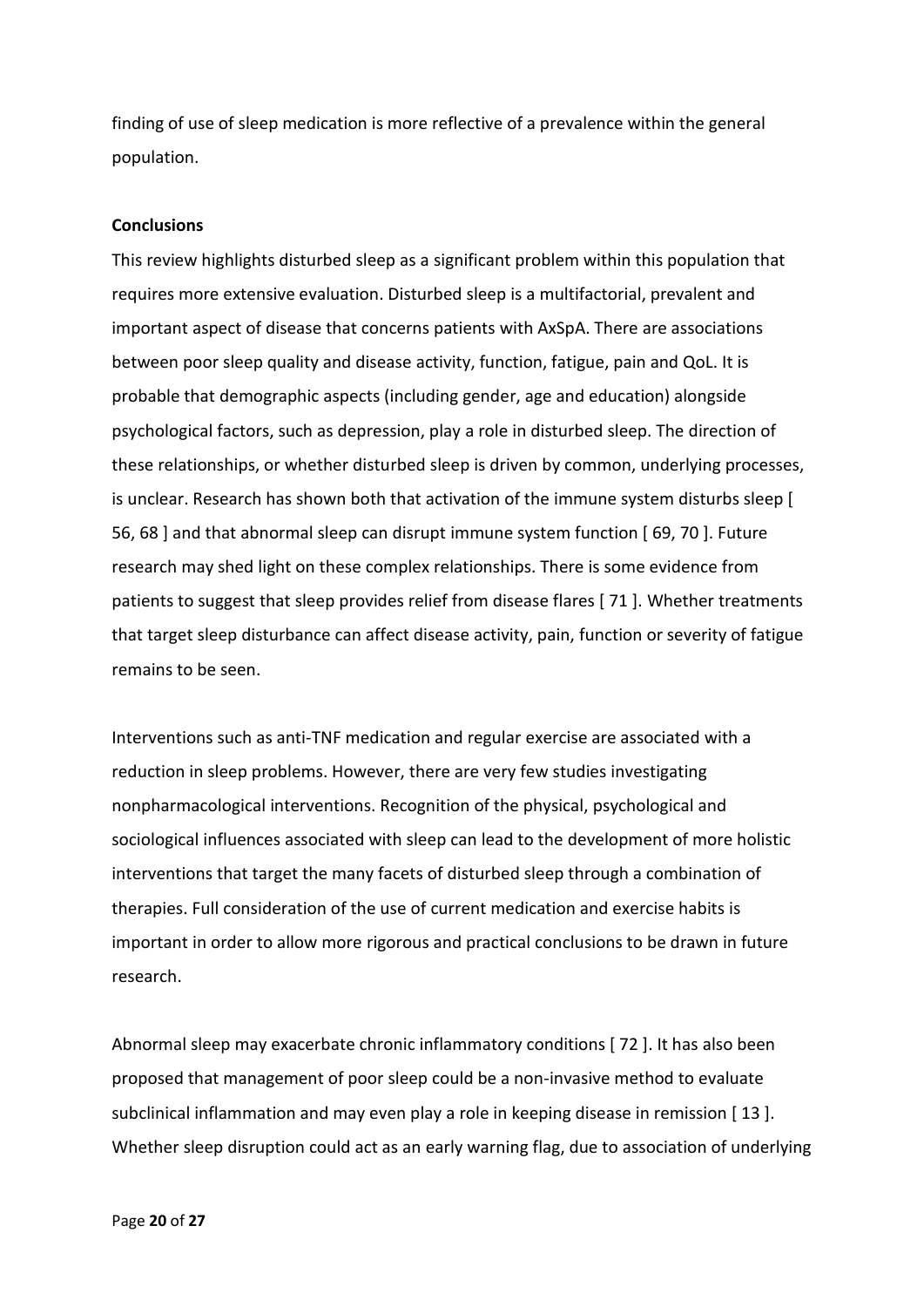inflammation, is a further interesting step for investigation. The presence of abnormal sleep for patients with Crohn's disease in remission at baseline has been linked with 2× increased risk of disease flare within the subsequent 6 months [ 14 ]. Two separate longitudinal studies found that individuals with sleep disorder [ 73 ] and patients with obstructive sleep apnoea [ 74 ] were at a higher risk for developing autoimmune diseases (including ankylosing spondylitis). It is therefore possible that regular screening for disturbed sleep could be useful in assessing disease activity and predicting future flares. Considering the close correlations between poor sleep and the signs and symptoms of active disease, a combination of pharmacological, psychological and naturalistic interventions targeted at disturbed sleep may break a cycle that aggravates inflammation, thus reducing disease impact and improving quality of life for those who suffer with AxSpA.

### **Acknowledgements**

We would like to offer a special acknowledgement to the following for support of their time and expertise during the research and writing of this project: Dr. Alison Lee, Coordinator of Graduate Studies in Psychology; Dr Robert Irwin, Senior Lecturer at Bath Spa University; Charles Jenkins, Producer at BBC Bristol.

### **Compliance with ethical standards**

*Conflict of interest* Shaaron Leverment declares that she has no conflict of interest. Alison Wadeley declares that she has no conflict of interest. Emily Clarke declares that she has no conflict of interest. Dr. Raj Sengupta has received research grants from Abbvie and Pfizer, speaker honoraria from Abbvie, Pfizer, UCB, Novartis, Roche, MSD and is a member of BSR Biologics guideline group, Advisor to NICE Guideline TA383.

*Ethical standard* All procedures performed in studies involving human participants were in accordance with the ethical standards of the institutional and/or national research committee and with the 1964 Helsinki Declaration and its later amendments or comparable ethical standards.

*Human and animal rights* This article does not contain any studies with animals performed by any of the authors.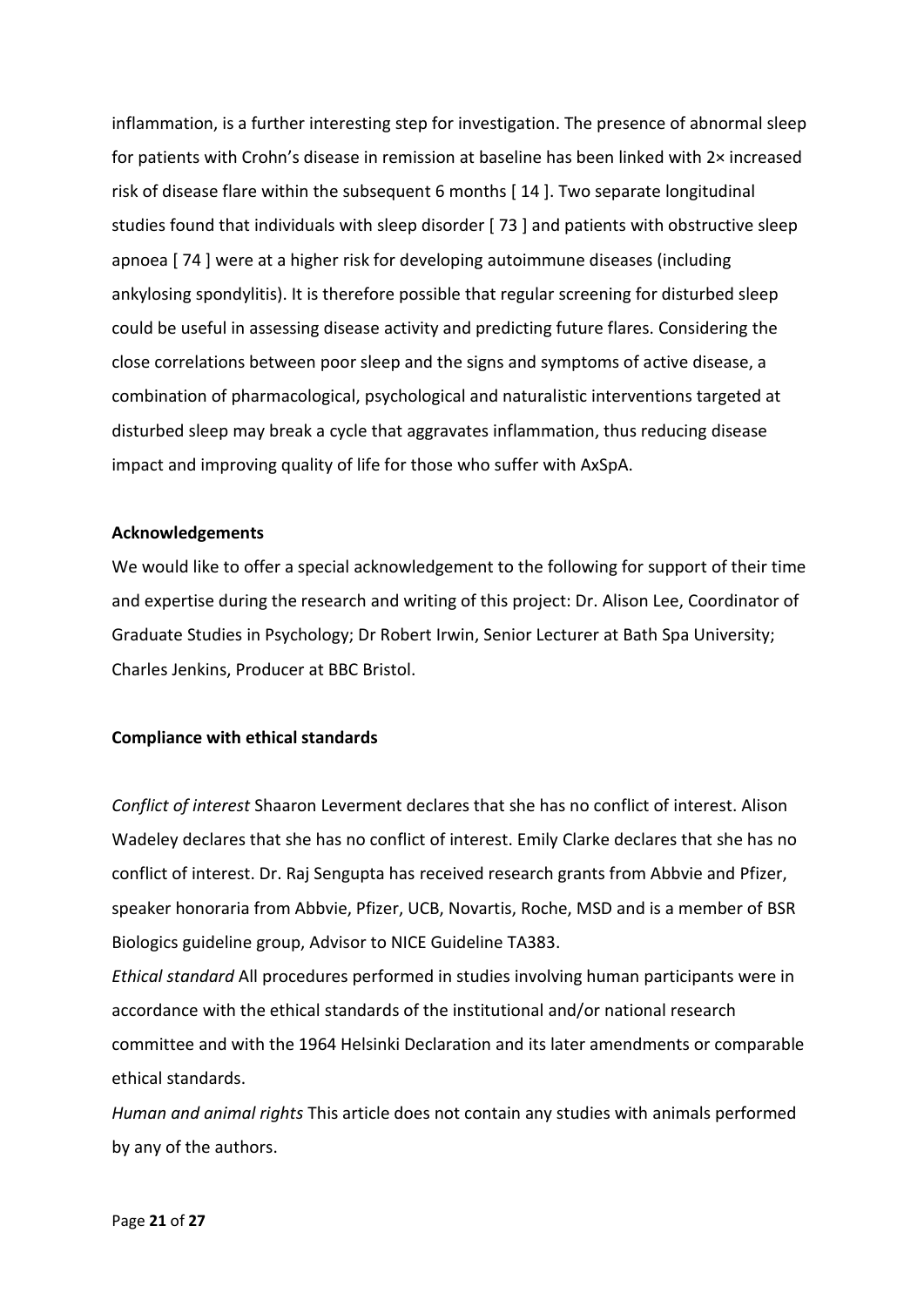### **References**

1. Kiltz U, Baraliakos X, Karakostas P, Igelmann M, Kalthoff L, Klink C, Krause D, Schmitzbortz E, Flörecke M, Bollow M, Braun J (2012) Do patients with non-radiographic axial spondylarthritis differ from patients with ankylosing spondylitis? Arthritis Care Res 64:1415– 1422

2. Boonen A, Sieper J, van der Heijde D, Dougados M, Bukowski JF, Valluri S, Vlahos B, Kotak S (2015) The burden of nonradiographic axial spondyloarthropathy. Semin Arthritis Rheum 44:556–562

3. Dalyan M, Güner A, Tuncer S, Bilgiç A, Arasil T (1999) Disability in ankylosing spondylitis. Disabil Rehabil 21:74–79

4. Bostan E, Borman P, Bodur H, Barca N (2003) Functional disability and quality of life in patients with ankylosing spondylitis. Rheumatol Int 23:121– 126

5. Rudwaleit M, Metter A, Listing J, Sieper J, Braun J (2006) Inflammatory back pain in ankylosing spondylitis: a reassessment of the clinical history for application as classification and diagnostic criteria. Arthritis Rheum 54:569–578

6. Hart F, Taylor R, Huskisson E (1970) Pain at night. Lancet 295:881–884

7. Tanfield M (1978) Ankylosing spondylitis and sleep. Lancet 311:944–945

8. Sengupta R, Stone MA (2007) The assessment of ankylosing spondylitis in clinical practice. Nat Clin Pract Rheumatol 3:496–503

9. Callis Duffin K, Wong B, Horn EJ, Krueger GG (2009) Psoriatic arthritis is a strong predictor of sleep interference in patients with psoriasis. J Am Acad Dermatol 60:604–608

10. Duruöz MT, Sari Sürmeli Z, Uçar Ü, Topçu E, Duruöz E (2013) Evaluation of sleep quality in psoriatic arthritis patients. Ann Rheum Dis 72:A682

11. Taylor-Gjevre R, Gjevre JA, Skomro R, Nair BV (2011) Assessment of sleep health in patients with rheumatic disease. Int J Clin Rheumatol 6:207– 218

12. Kinnucan JA, Rubin DT, Ali T (2013) Sleep and inflammatory bowel disease: exploring the relationship between sleep disturbances and inflammation. Gastroenterol Hepatol 9:718– 727

13. Wolfe F, Michaud K, Li T (2006) Sleep disturbance in patients with rheumatoid arthritis: evaluation by medical outcomes study and visual analog sleep scales. J Rheumatol 33:1942– 1951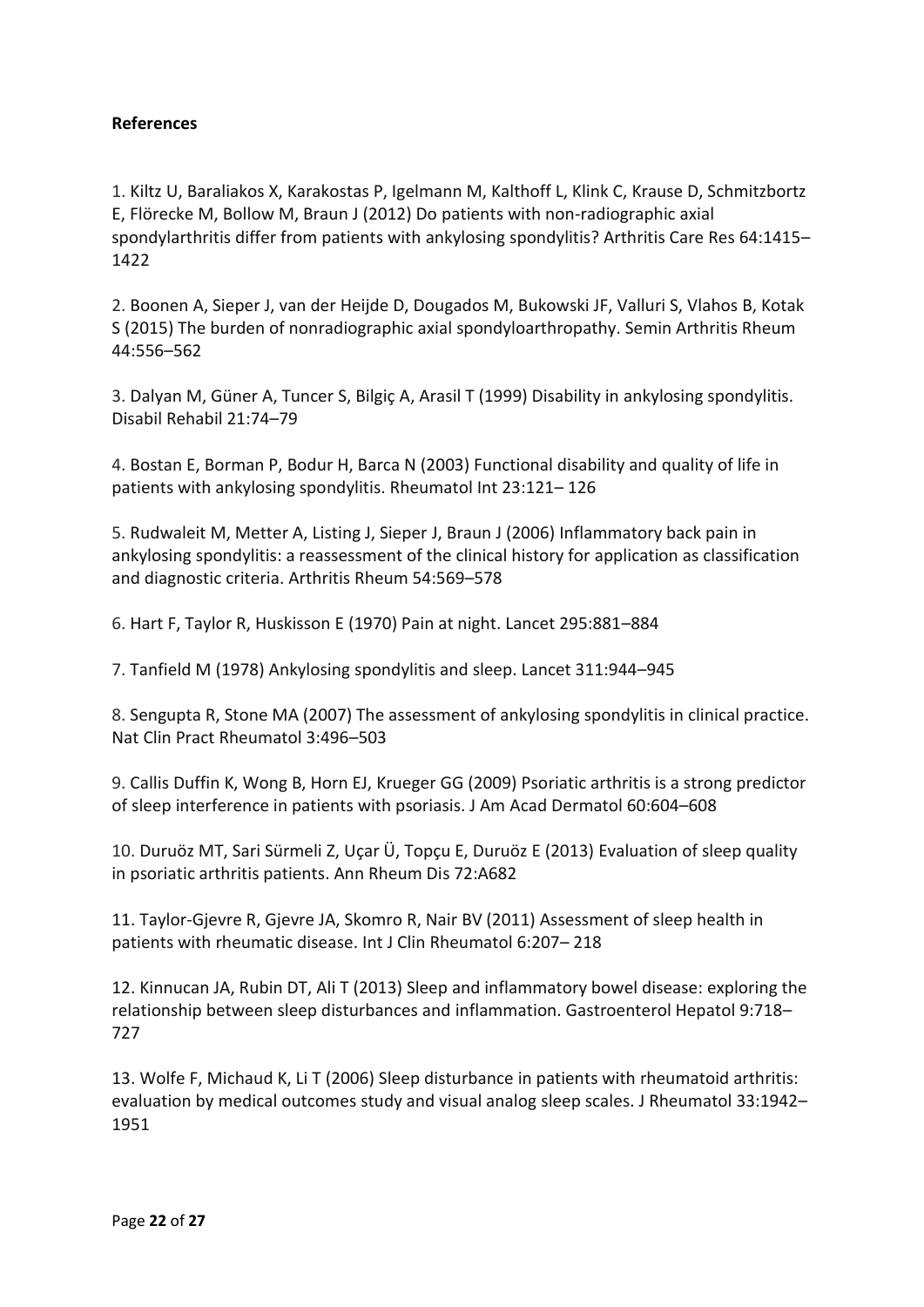14. Ananthakrishnan AN, Long MD, Martin CF, Sandler RS, Kappelman MD (2013) Sleep disturbance and risk of active disease in patients with Crohn's disease and ulcerative colitis. Clin Gastroenterol Hepatol 1:965–971

15. Da Costa D, Zummer M, Fitzcharles MA (2009) Determinants of sleep problems in patients with spondyloarthropathy. Musculoskelet Care 7:143–161

16. Heiberg T, Lie E, van Der Heijde D, Kvien TK (2011) Sleep problems are of higher priority for improvement for patients with ankylosing spondylitis than for patients with other inflammatory arthropathies. Ann Rheum Dis 70:872

17. Ward MM (1999) Health-related quality of life in ankylosing spondylitis: a survey of 175 patients. Arthritis Care Res 12:247–255

18. Eilertsen G, Ormstad H, Kirkevold M, Mengshoel A, Söderberg S, Olsson M (2015) Similarities and differences in the experience of fatigue among people living with fibromyalgia, multiple sclerosis, ankylosing spondylitis and stroke. J Clin Nurs 24:2023–2034

19. Deshpande K, Wininger K (2009) Spinal cord stimulation for pain management in ankylosing spondylitis: a case report. Neuromodulation 12:54–59

20. Moher D, Liberati A, Tetzlaff J, Altman DG (2009) PRISMA Group: preferred reporting items for systematic reviews and meta-analyses: the PRISMA statement. Ann Intern Med 151:264–269

21. Abdulaziez O, Asaad T (2012) Sleep problems in ankylosing spondylitis: polysomnographic pattern and disease related variables. Egypt Rheumatol 34:59–65

22. Altan L, Bingöl U, Aslan M, Yurtkuran M (2006) The effect of balneotherapy on patients with ankylosing spondylitis. Scand J Rheumatol 35:283–289

23. Aydin E, Bayraktar K, Turan Y, Kurt Omurlu I, Tastaban E, Sendur O (2015) Sleep quality in patients with ankylosing spondylitis. Rev Bras Reumatol 55:340–345

24. Bao C, Huang F, Khan M, Fei K, Wu Z, Zhuang Y, Gathany T, Han C, Hsia E (2014) Safety and efficacy of golimumab in Chinese patients with active ankylosing spondylitis: 1year results of a multicentre, randomized, double-blind, placebo-controlled phase III trial. Rheumatol 53:1654–1663

25. Batmaz I, Sariyildiz M, Dilek B, Bez Y, Karakoc M, Cevik R (2013) Sleep quality and associated factors in ankylosing spondylitis: relationship with disease parameters, psychological status and quality of life. Rheumatol Int 33:1039–1045

26. Deodhar A, Braun J, Inman R, Mack M, Parasuraman S, Buchanan J, Hsu B, Gathany T, van der Heijde D (2010) Golimumab reduces sleep disturbance in patients with active ankylosing spondylitis: results from a randomized, placebo-controlled trial. Arthritis Care Res 62:1266–1271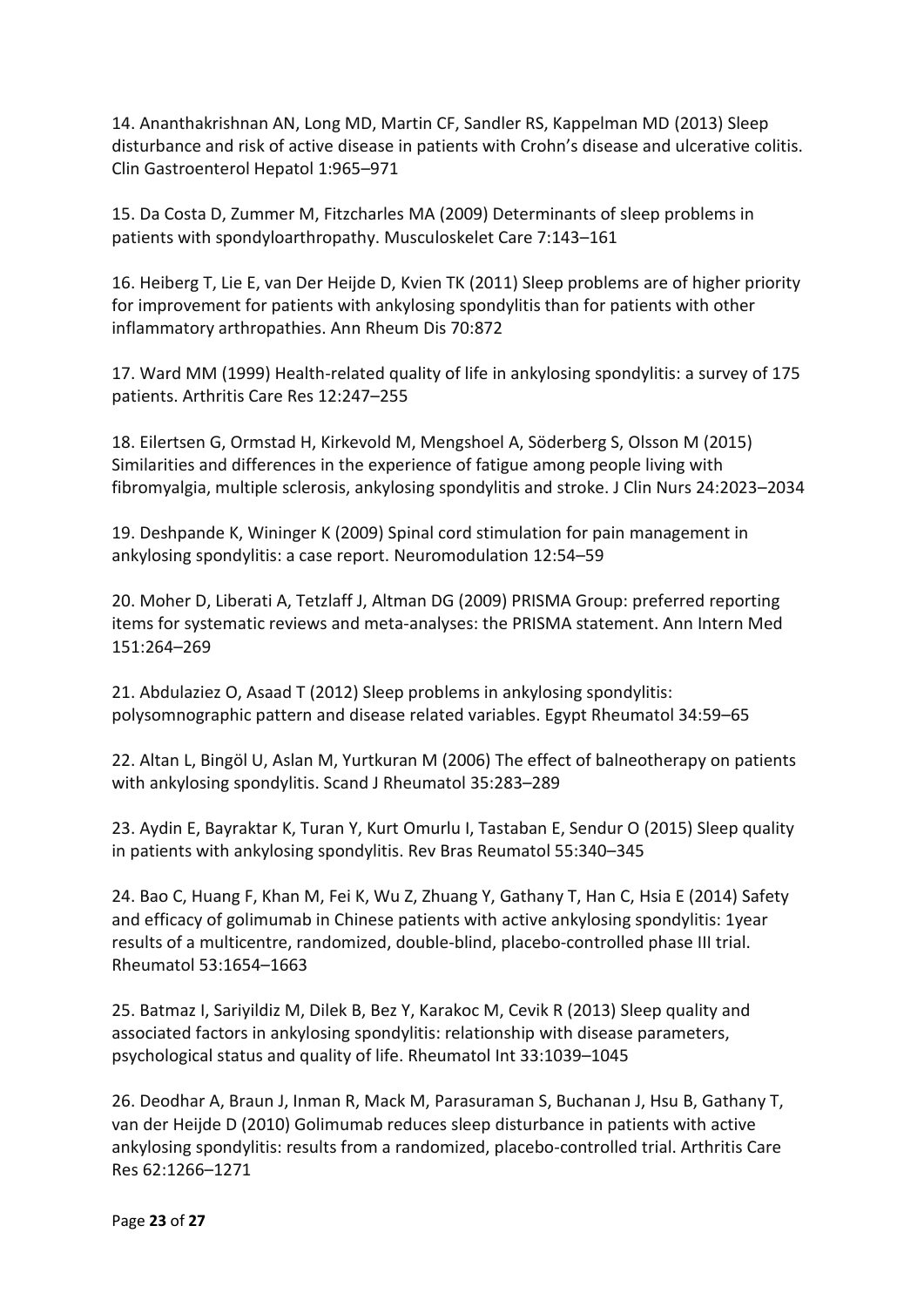27. Dougados M, Tsai WC, Saaibi DL, Bonin R, Bukowski J, Pedersen R, Vlahos B, Kotak S (2015) Evaluation of health outcomes with etanercept treatment in patients with early nonradiographic axial spondyloarthritis. J Rheumatol 42:1835–1841

28. Hultgren S, Broman J, Gudbjörnsson B, Hetta J, Lindqvist U (2000) Sleep disturbances in outpatients with ankylosing spondylitis a questionnaire study with gender implications. Scand J Rheumatol 29:365–369

29. Jiang Y, Yang M, Wu H, Song H, Zhan F, Liu S, Gao G, Liu Z, Hu Z, He P, Zhang S, Hu Z, Lin Z, Zhang Y, Li Y, Shen L, Huang A, Liao Z, Cao S, Wei Y, Li L, Li Q, Lv Q, Qi J, Huang J, Li T, Jin O, Pan Y (2015) The relationship between disease activity measured by the BASDAI and psychological status, stressful life events, and sleep quality in ankylosing spondylitis. Clin Rheumatol 34:503–510

30. Karadağ O, Nakas D, Kalyoncu U, Akdoğan A, Kiraz S, Ertenli I (2012) Effect of anti-TNF treatment on sleep problems in ankylosing spondylitis. Rheumatol Int 32:1909–1913

31. Karapolat H, Akkoc Y, Sari I, Eyigor S, Akar S, Kirazli Y, Akkoc N (2008) Comparison of group-based exercise versus home-based exercise in patients with ankylosing spondylitis: effects on Bath Ankylosing Spondylitis Indices, quality of life and depression. Clin Rheumatol 27:695–700

32. Li Y, Zhang S, Zhu J, Du X, Huang F (2012) Sleep disturbances are associated with increased pain, disease activity, depression, and anxiety in ankylosing spondylitis: a casecontrol study. Arthritis Res Ther 14:R215

33. Rudwaleit M, Gooch K, Michel B, Herold M, Thörner A, Wong R, Kron M, Chen N, Kupper H (2011) Adalimumab improves sleep and sleep quality in patients with active ankylosing spondylitis. J Rheumatol 38:79–86

34. Sieper J, Kivitz A, Van Tubergen A, Deodhar A, Coteur G, Woltering F, Landewe R (2015) Impact of certolizumab pegol on patient-reported outcomes in patients with axial spondyloarthritis. Arthritis Care Res 67:1475–1480

35. Solak Ö, Fidan F, Dündar Ü, Türel A, Ayçiçek A, Kavuncu V, Unlü M (2009) The prevalence of obstructive sleep apnoea syndrome in ankylosing spondylitis patients. Rheumatol 48:433–435

36. Critical Appraisal Skills Programme (2014) CASP checklists. CASP, Oxford. [http://www.casp.uk/net. Accessed 8 Oct 2015](http://www.casp.uk/net.%20Accessed%208%20Oct%202015)

37. Doward LC, Spoorenberg A, Cook SA, Whalley D, Helliwell PS, Kay LJ, McKenna SP, Tennant A, van der Heijde D, Chamberlain MA (2003) The development of the ASQOL: a quality of life instrument specific to ankylosing spondylitis. Ann Rheum Dis 62:20–26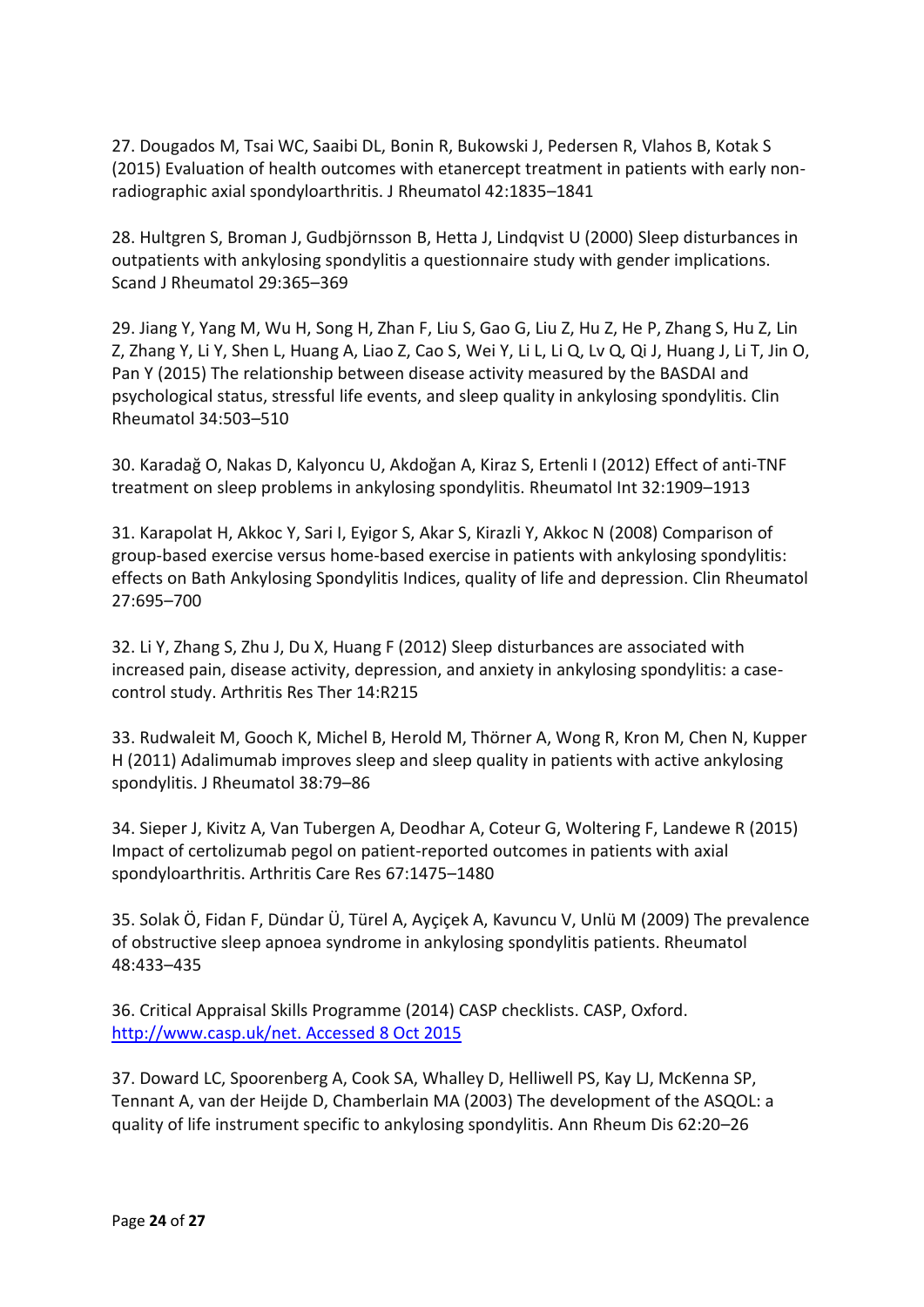38. Johns MW (1991) A new method for measuring daytime sleepiness: the Epworth sleepiness scale. Sleep 14:540–545

39. Jenkins CD, Stanton BA, Niemcryk SJ, Rose RM (1988) A scale for the estimation of sleep problems in clinical research. J Clin Epidemiol 41:313–321

40. Hays R, Stewart A (1992) Sleep measures. In: Ware JE Jr, Sherbourne CD (1992) The MOS 36-item short-form health survey (SF36): I. Conceptual framework and item selection. Med Care 30 (6): 473–483

41. Hunt S, McEwan J, McKenna S (1985) Measuring health status: a new tool for clinicians and epidemiologists. J R Coll Gen Pract 35 (273):185–188

42. Buysse DJ, Reynolds CF, Monk TH, Berman SR, Kupfer DJ (1989) The Pittsburgh Sleep Quality Index: a new instrument for psychiatric practice and research. Psychiatry Res 28:193–213

43. Hetta J, Almqvist M, Ågren H, Hambert G, Liljenberg B, Roos BE (1985) Prevalence of sleep disturbances and related symptoms in a middle-aged Swedish population. In: Koella WP, Ruther E, Schulz H (eds) Sleep '84. Gustav Fischer Verlag, Stuttgart, pp 373–376

44. Tekatas A, Pamuk ON (2015) Increased frequency of restless leg syndrome in patients with ankylosing spondylitis. Int J Rheum Dis 18:58–62

45. Weinstock LB, Walters AS, Paueksakon P (2012) Restless legs syndrome —theoretical roles of inflammatory and immune mechanisms. Sleep Med Rev 6:341–354

46. Yamamoto J, Okamoto Y, Shibuya E, Nishimura M, Kawakami Y (2000) Obstructive sleep apnea syndrome induced by ossification of the anterior longitudinal ligament with ankylosing spondylitis. Nihon Kokyuki Gakkai Zasshi 38:413–416

47. Ohayon MM, Carskadon MA, Guilleminault C, Vitiello MV (2004) Metaanalysis of quantitative sleep parameters from childhood to old age in healthy individuals: developing normative sleep values across the human lifespan. Sleep 27:1255–1273

48. Sivertsen B, Krokstad S, Øverland S, Mykletun A (2009) The epidemiology of insomnia: associations with physical and mental health. The HUNT2 study. J Psychosom Res 67:109– 116

49. Sivertsen B, Lallukka T, Salo P, Pallesen S, Hysing M, Krokstad S, Øverland S (2014) Insomnia as a risk factor for ill health: results from the large population-based prospective HUNT Study in Norway 2014. J Sleep Res 23:124–132

50. López-Medina C, Schiotis RE, Font-Ugalde P, Castro-Villegas MC, Calvo-Gutiérrez J, Ortega-Castro R, Jiménez-Gasco R, Escudero-Contreras A, Collantes-Estévez E (2016) Assessment of fatigue in spondyloarthritis and its association with disease activity. J Rheumatol 43:751–757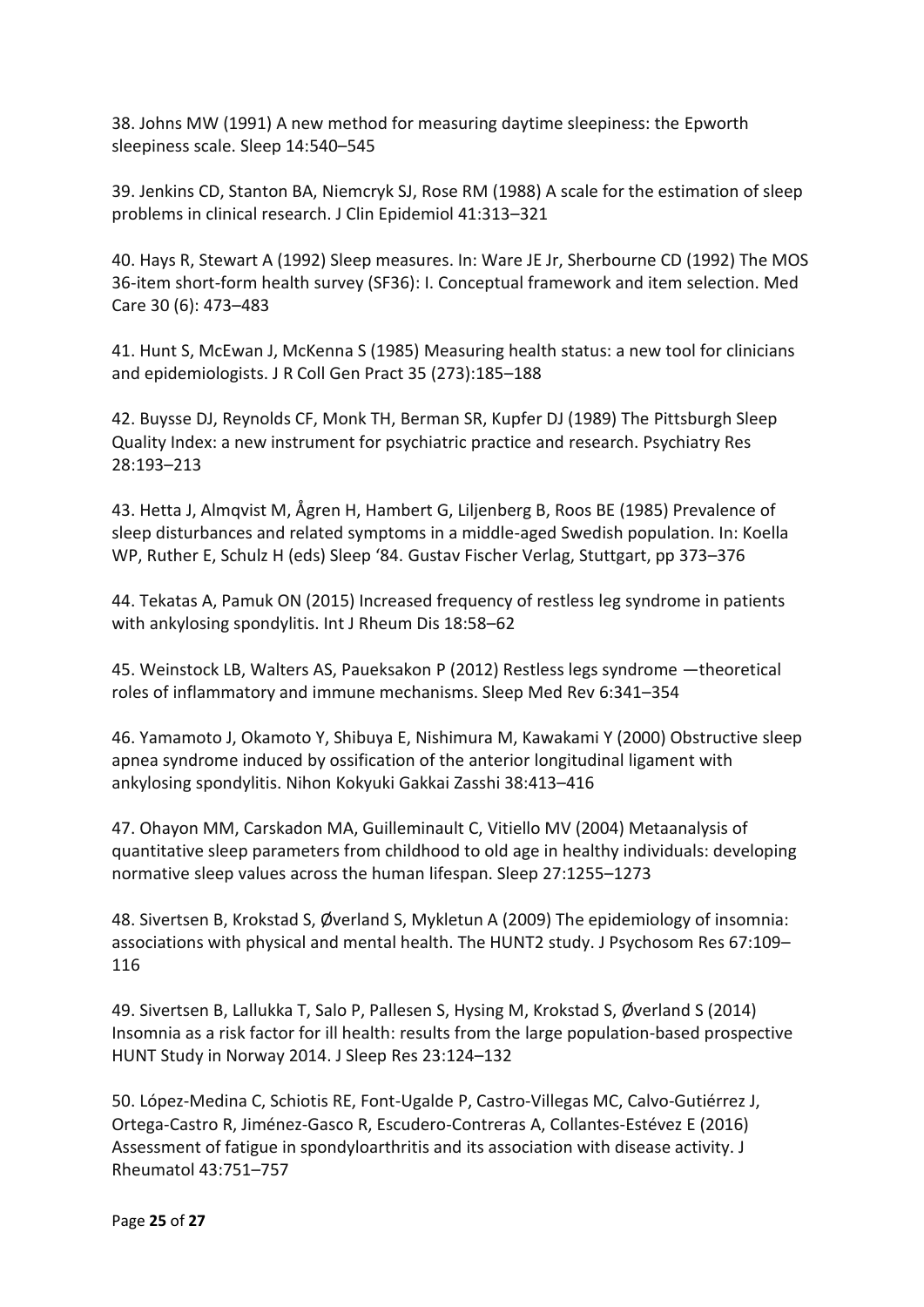51. Abad V, Guilleminault C (2014) Sleep deprivation and rheumatologic disease. Sleep deprivation and disease: effects on the body, brain and behavior. Springer, New York, pp 149–170

52. Ruof J, Stucki G (1999) Validity aspects of erythrocyte sedimentation rate and Creactive protein in ankylosing spondylitis: a literature review. J Rheumatol 26:966–970

53. Günaydin R, Göksel Karatepe A, Ceşmeli N, Kaya T (2009) Fatigue in patients with ankylosing spondylitis: relationships with disease-specific variables, depression, and sleep disturbance. Clin Rheumatol 28:1045–1051

54. Da Costa D, Zummer M, Fitzcharles M (2011) Biopsychosocial determinants of physical and mental fatigue in patients with spondyloarthropathy. Rhematol Int 31(4):473–480

55. Missaoui B, Revel M (2006) Fatigue in ankylosing spondylitis. Ann Readapt Med Phys 49:389–391

56. SpathSchwalbe E, Hansen K, Schmidt F, Schrezenmeier H, Marshall L, Burger K, Fehm HL, Born J (1998) Acute effects of recombinant human interleukin6 on endocrine and central nervous sleep functions in healthy men. J Clin Endocrinol Metab 83:1573–1579

57. Vgontzas A, Zoumakis M, Papanicolaou D, Bixler E, Prolo P, Lin HM, VelaBueno A, Kales A, Chrousos GP (2002) Chronic insomnia is associated with a shift of interleukin-6 and tumor necrosis factor secretion from night-time to daytime. Metabolism 51:887–892

58. Smith MT, Haythornthwaite JA (2004) How do sleep disturbance and chronic pain interrelate? Insights from the longitudinal and cognitive-behavioral clinical trials literature. Sleep Med Rev 8:119–132

59. Kundermann B, Krieg JC, Schreiber W, Lautenbacher S (2004) The effect of sleep deprivation on pain. Pain Res Manag 9:25–32

60. Moore AR (2013) What works for whom? Determining the efficacy and harm of treatments for pain. Pain 154:S77–S86

61. Moldofsky H (2001) Sleep and pain. Sleep Med Rev 5:387–398

62. Jeong HJ, Lee TH, Lee JM, Choi G, Son CN, Kim JM, Cho YW, Kim SH (2014) Sleep disturbances in Korean patients with ankylosing spondylitis are associated with increased disease activity. J Rheum Dis 21:241–247

63. Irwin M (2002) Effects of sleep and sleep loss on immunity and cytokines. Brain Behav Immunol 16:503–512